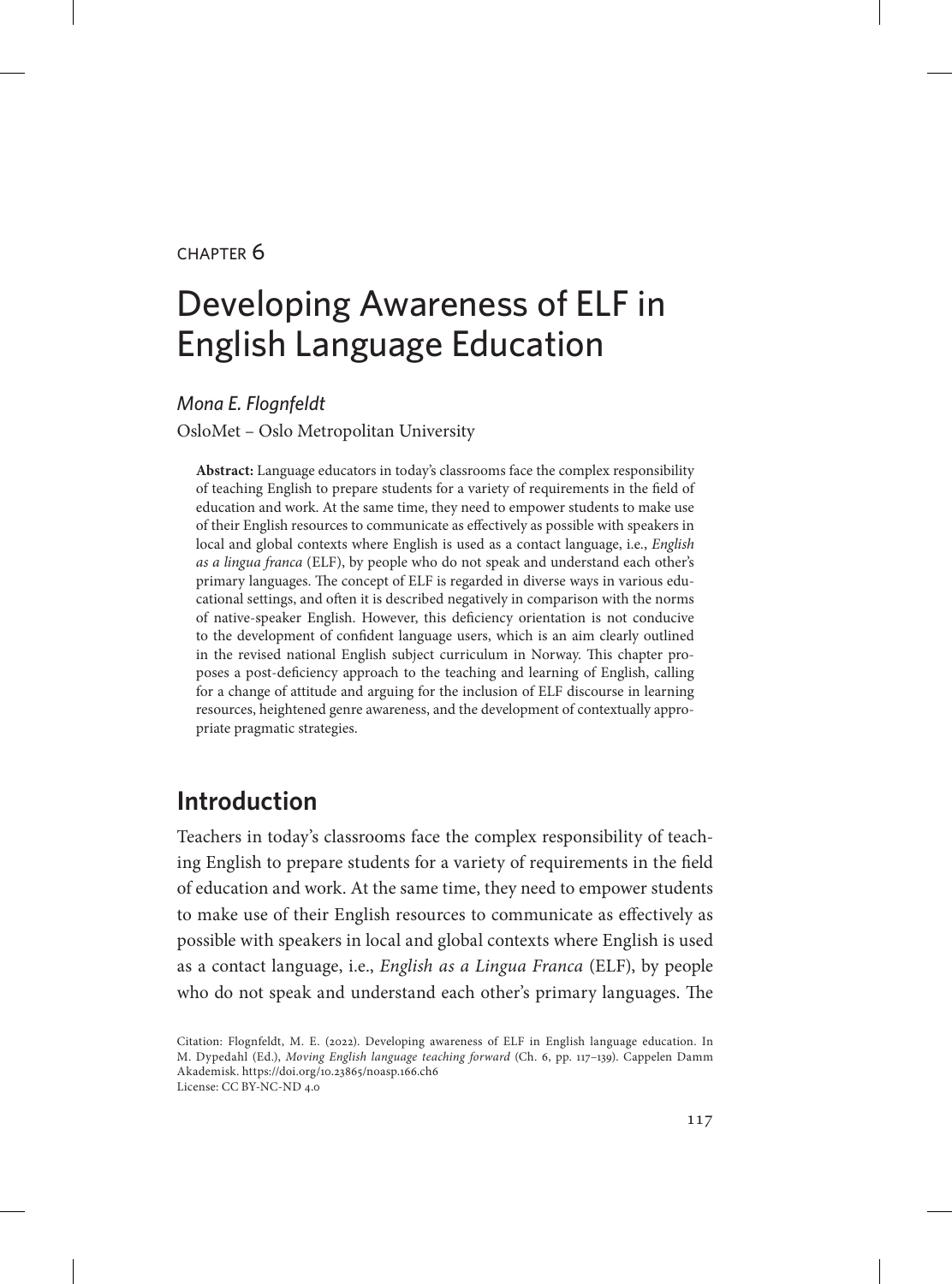fact that English is used extensively across the world by speakers who have learnt and are learning English as an additional language is by now common knowledge. The ways in which this use of English is regarded in various settings, on the other hand, are highly diverse. We know from our Norwegian context that a speaker who manages to produce well-constructed sentences with appropriate English words, but who articulates these with a distinctly Norwegian intonation, is very likely to be criticised and sometimes even ridiculed. This kind of *deficiency orientation* to the use of English which does not fully conform to an ideal version of the language is not conducive to the development of confident English users, which is an expressed aim in the revised national English subject curriculum.

With the ultimate ambition to move English language teaching (ELT) forward in our Norwegian context, it is tempting to propose a new concept to be developed in English language education: a *post-deficiency approach*. Rather than simply choosing a positive antonym to "deficiency", we seem to need a stronger and more determined alternative in order to prepare the ground for a new emancipatory way of teaching English. While this is related to a similar formulation in Dewey (2012), his "post-normative approach", the concept I am launching here is intended to answer more closely to the need for an *attitudinal* change as a desired outcome of a process of awareness-raising as regards the use of English in a multilingual and multicultural world.

Developing an awareness of both what ELF is and its position in ELT seems to be a felicitous place to start. This chapter discusses languagepedagogical theories and recent ELF research with a view to framing useful steps in a post-deficiency approach to English language education. In other words, it entails a pedagogical-pragmatic synthesis of insights from recent language-pedagogical research. In the following, I shall discuss some of the most central concepts in the ELF literature, connecting these with a close reading of the current English subject curriculum (which came into force in 2020) and suggesting some new directions for English teacher education. Salient components are the development of pragmatic communication strategies and genre awareness, which are needed to ensure the intended perlocutionary effect of mutual understanding in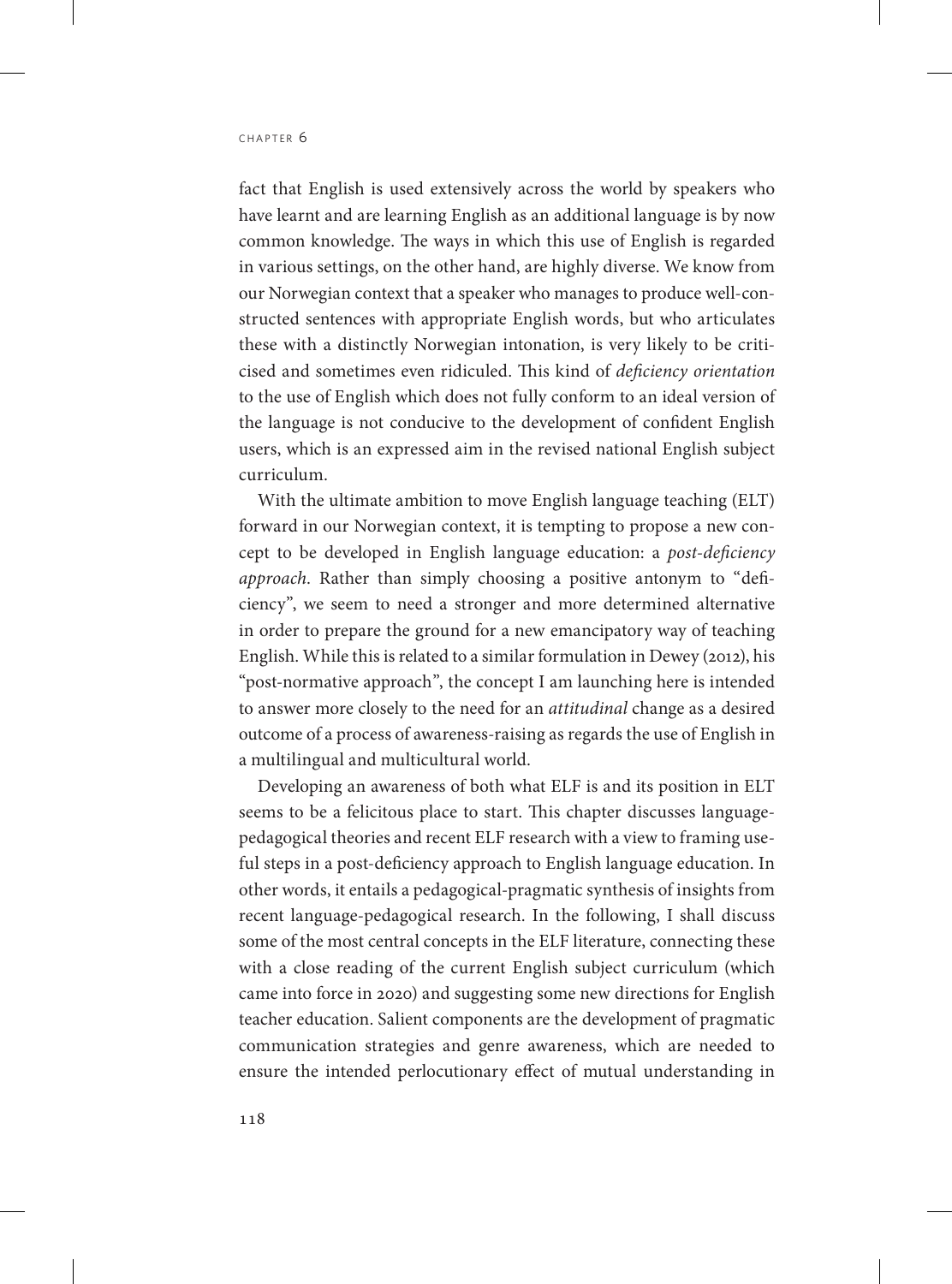ELF interaction (Austin, 1962). Furthermore, the development of critical language awareness is essential, as is an awareness of language teaching and learning, language itself, and language teachers and learners as complex systems (Larsen-Freeman & Cameron, 2008).

As a first step, the construct *ELF* needs to be defined. There are many conceptualisations in operation at the moment that might even obstruct its integration in ELT. With a focus on the development of ELF awareness in language education locally, a review of Rindal (2014, 2020) sheds some light on the way English is currently conceptualised as a language and school subject in Norway. According to Rindal (2020), English is "in transition", both as a result of the global status of the language today and its use by many learner-users in interest-driven, out-of-class activities mediated by English.

## **ELF –** *English as a Lingua Franca*

As a sociocultural and sociolinguistic phenomenon, ELF has for the last couple of decades inspired a considerable number of scholars. From the start, attempts were made to define specific features that characterise versions of English used among non-native speakers without compromising intelligibility. The most salient early contribution was made by Jenkins (2000), who proposed a "Lingua Franca Core", a set of phonological characteristics that were required for mutual understanding in ELF encounters. The list of suggested core features included elements that were inaccurate from the point of view of Standard English norms. This was partly the reason why many teachers refused to take the idea of ELF seriously, thinking it would force them to teach what they were socialised into considering as incorrect English.

In her historical overview of ELF research, Jenkins (2015) recognised three main phases. The first phase was characterised by attempts to define salient linguistic features of ELF. In the second phase, scholars realised that the most central characteristic of ELF communication was its variability and fluidity. Depending on where in the world ELF interaction is taking place, its realisation will be different from another place, partly due to the interlocutors' linguacultural backgrounds and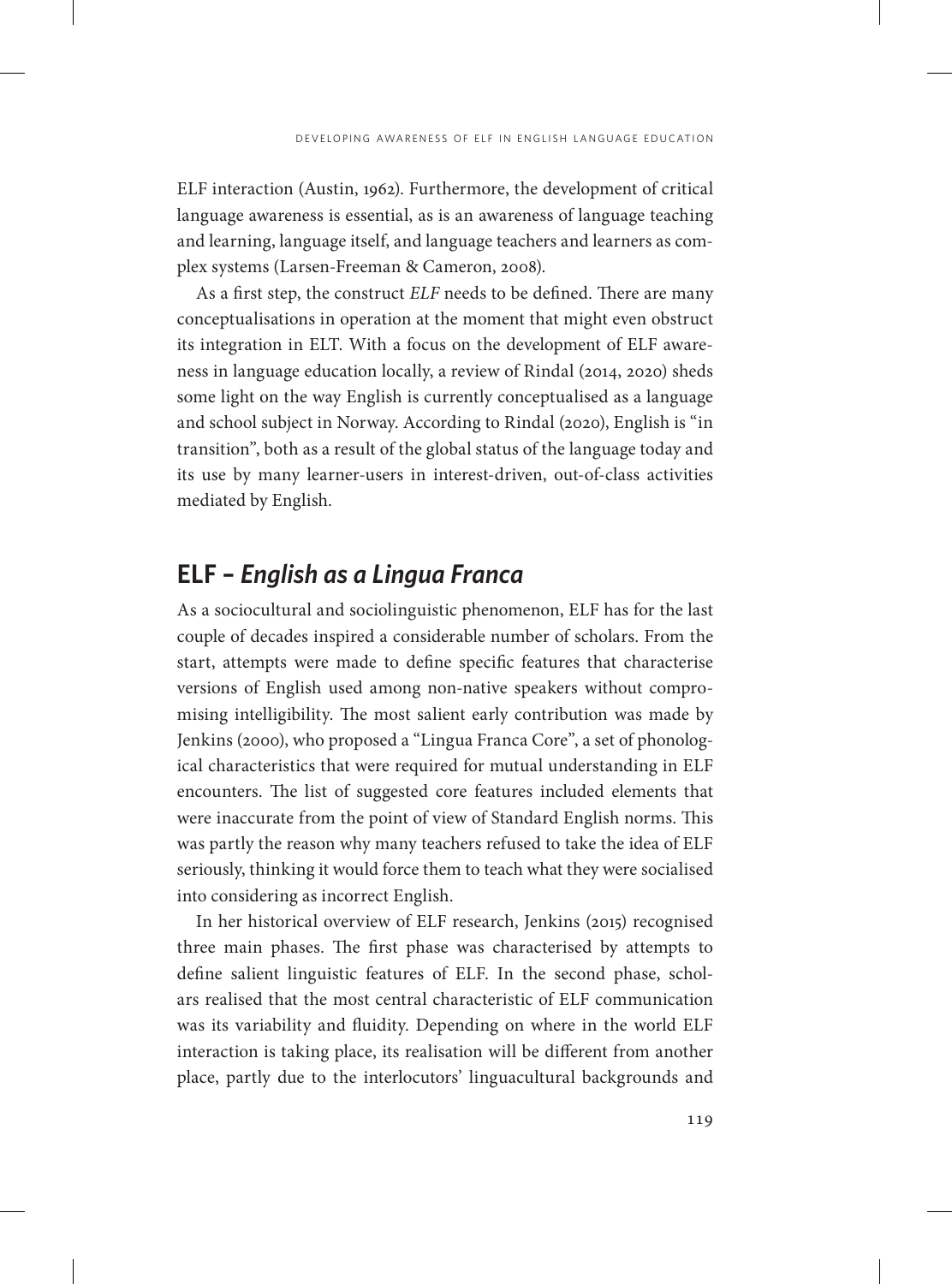levels of proficiency, the purpose of the interaction, various processing constraints, and affordances (Canagarajah, 2018). The essentially hybrid quality of ELF use meant giving up the idea of codifying ELF as a distinct variety of English. In the present phase, Jenkins has repositioned ELF as a *multilingua franca* (Jenkins, 2015). This refers to the use of English in multilingual settings, where English "is known to everyone present, and is therefore *always potentially 'in the mix'*, regardless of whether or not, and how much, it is actually used" (Jenkins, 2015, p. 74 – italics in the original). Based on this conceptualisation, instead of labelling someone as an "ELF user", Jenkins suggested using terms like *multilingual ELF user* and *monolingual ELF user*.

Other definitions of ELF have been suggested in the literature. Frequently quoted is Seidlhofer's (2011) "*any use of English among speakers of different first languages for whom English is the communicative medium of choice, and often the only option"* (p. 7, italics in the original). Widdowson (2018) gave the following definition: "essentially an appropriate use of the resources of English for a whole range of globalised purposes", I find this definition particularly useful in that it safeguards against any essentialist view of ELF as *sui generis* different from so-called Standard English (henceforth abbreviated SE). Depending on the performance requirements pertaining to various communicative tasks, appropriate use of English resources may sometimes call for adherence to the conventions of formal English discourse, especially in high-stakes assessment situations (Kohn, 2011, 2018).

English as a lingua franca has indeed spread extensively across the globe. In empirical and conceptual studies of ELF, some descriptive terms invariably turn up. ELF communication is characterised as *flexible, hybrid*, *open*, *fluid*, *situated*, and *contingent*, to name a few of the most frequently occurring labels (Canagarajah, 2018; Ishikawa, 2017; Kimura & Canagarajah, 2018; Larsen-Freeman, 2018; Rindal, 2020). As we have seen, ELF is not a geographically defined variety of English; it is rather a way speakers make creative use of English elements in their linguistic repertoires.

In addition to retrieving and activating English resources, speakers enact their *strategic competence*, recruiting various pragmatic strategies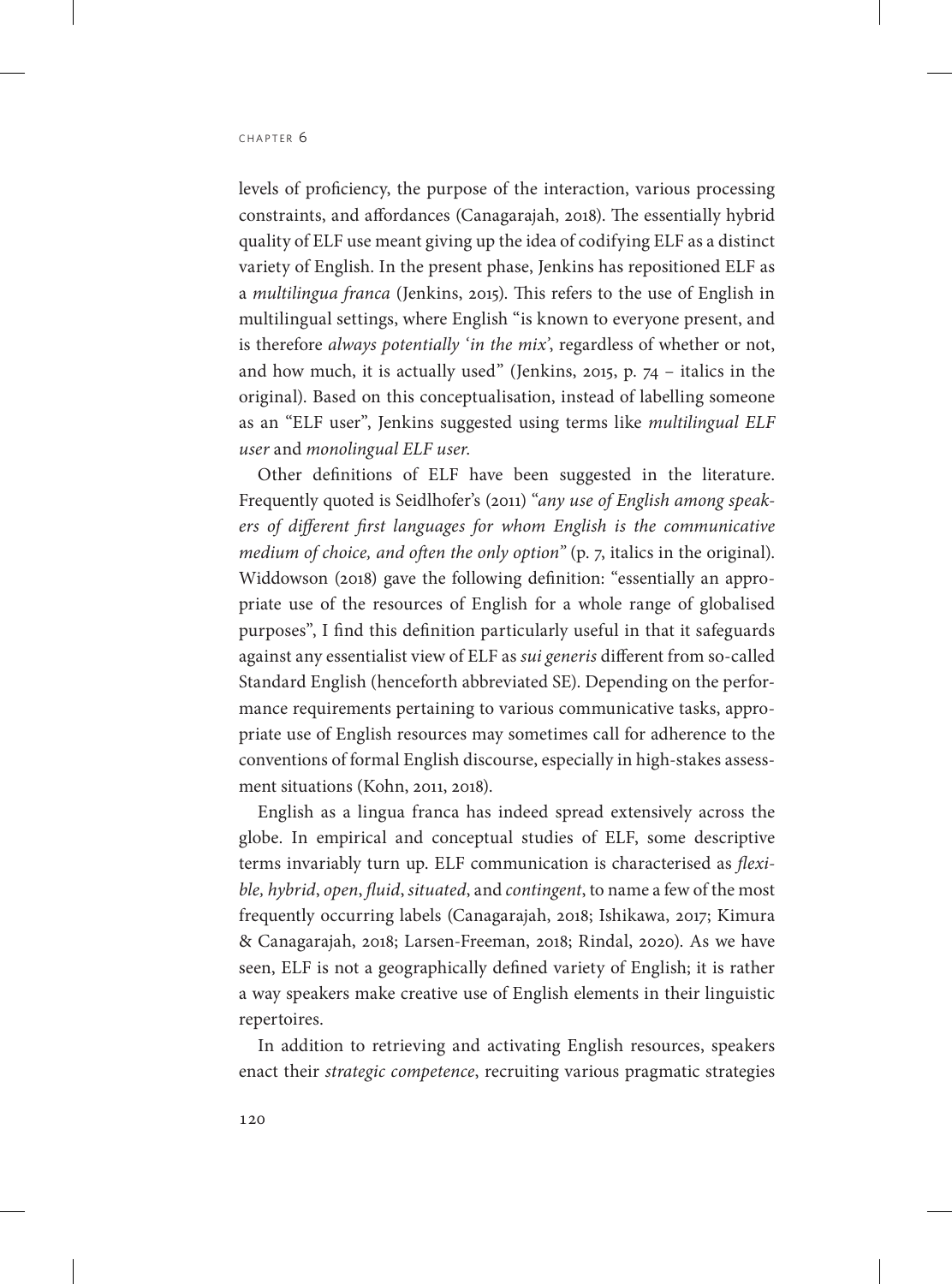and accommodating to what they perceive as their interlocutors' and their own needs (Cogo & House, 2018; De Bartolo, 2014; Jenkins, 2014; Oh, 2001). It makes sense here to offer a brief overview of some of these interactional modifications and elaborative discourse practices, since teachers need to become aware of the central role these play in ELF communication.

According to Jenkins (2014), the main accommodative processes in ELF interactions are *convergence* and *divergence*. This means that speakers try to adapt their speech to make it more or less like their interlocutors'. If they are inclined to ensure communicative efficiency, they will choose convergence; if they wish to dissociate themselves from their interlocutor, divergence is likely to be their choice. An interesting example of what is called "accommodative dovetailing" is when a speaker repeats an incorrect form used by their speech partner, and then the first speaker uses it again. It thus becomes an appropriate part of the interaction despite its non-standard quality.

Negotiation of meaning is another typical pragmatic strategy in ELF communication. Speakers repair their own utterances; they reformulate them, repeat their own, echo their partner's last utterance, or they ask for clarification. They make use of supportive backchannels like *mhm, yeah, right, ok*, and sometimes co-construct or complete each other's utterances. The interactants' cooperative mindset often results in pre-emptive choices; foreseeing potential problems, they adapt their speech proactively. If misunderstandings do occur, sometimes a "let it pass" type of reaction is preferred if basic comprehension has already been secured. Finally, speakers may deploy their multilingual resources by translanguaging or even choosing words from a third language.

The reason why these pragmatic strategies have been included here is that although pragmatic processes such as accommodation and negotiation of meaning are often mentioned in the ELF literature as central communicative strategies, they are often left unspecified. In order to develop a deeper awareness of ELF, teachers need to better understand the *relational* qualities of ELF interactions, not just the nature and structure of the linguistic features employed.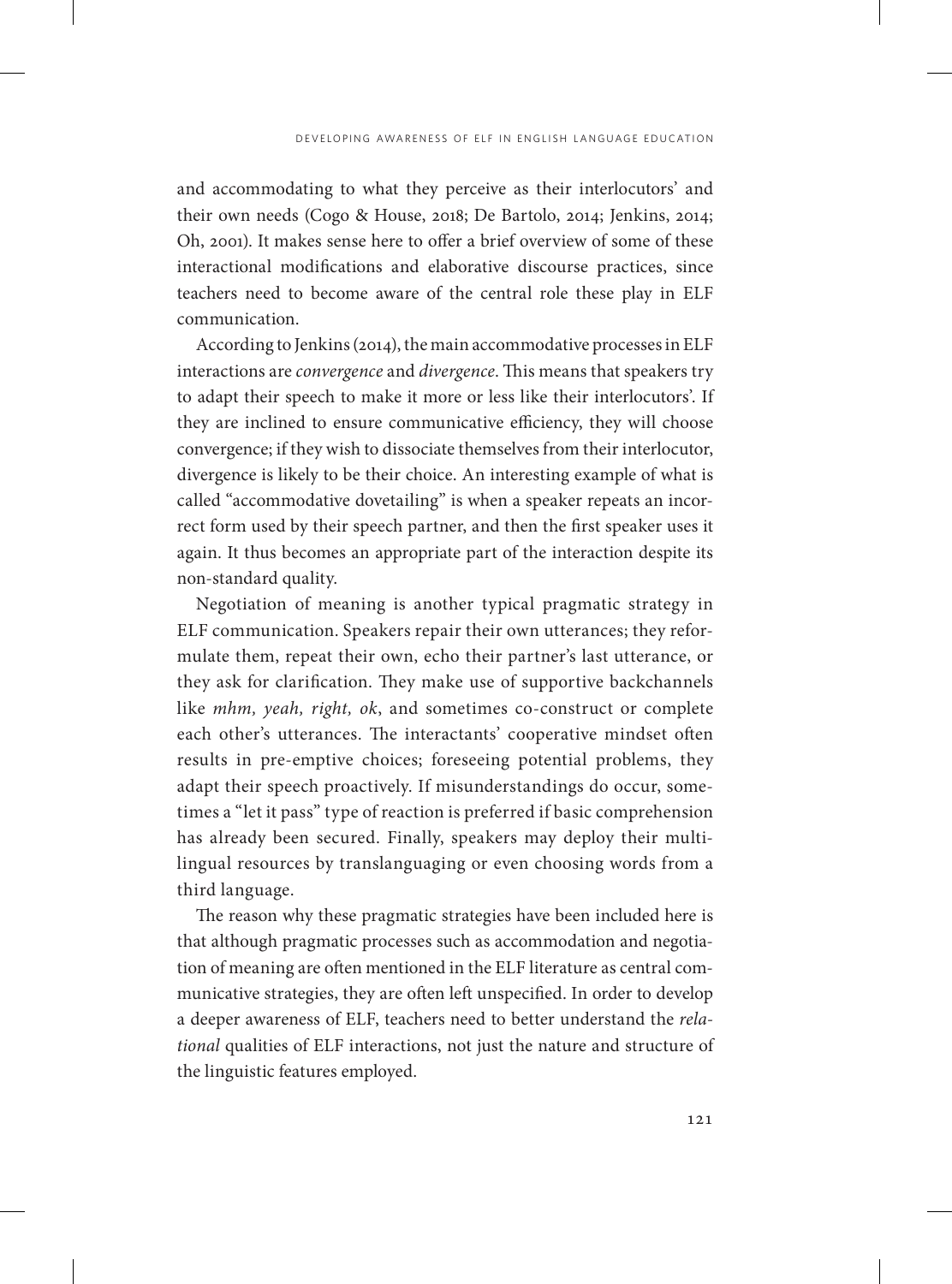## **Teachers' awareness of ELF**

Teachers of English need to be aware of ELF as a sociocultural, sociolinguistic, and, consequently, language-pedagogical phenomenon. The construct *ELF awareness* has been proposed as a framework for teachers who wish to integrate ELF in their ELT practices (Llurda et al, 2018; Sifakis & Bayyurt, 2018; Sifakis, 2019). Three components are defined as constituents of ELF awareness: (1) awareness of language and language use, (2) awareness of instructional practice, and (3) awareness of learning. These components relate to the basic elements in language pedagogy: content (*what*), methodology (*how*), and learning itself (*who* and *why*). With a view to moving ELT forward in Norway, it is important to take account of how English is understood in our educational context, both as a language and as a school subject. While many studies have addressed various aspects of English didactics in Norway, there are two contributions that call for special attention as far as the inclusion of ELF is concerned, and these have been made by Rindal (2014) and (2020).

## **Research about English and ELT in Norway**

In 2014, Rindal offered predictions about ontological and epistemological perspectives that would influence ELT in Norway towards 2030. We are now only eight years away from this horizon. Rindal chose to approach the question about the status of English both as a language and a school subject from two angles; from the way ELT practices had developed historically and their relation to linguistic theory, on the one hand, and the development of English as a global medium of communication, on the other. The researcher examined the way beliefs about English played out in the national subject curriculum at the time. Her article also included a discussion of adolescent learners and their English language practices. Reference was made to "English as an international language", and speakers' "ability to vary language according to purpose and other participants in a linguistic interaction" was seen as an example of a sociolinguistic skill (p. 15). Rindal foresaw that hybrid and variable features in learners' pronunciation "could be interpreted more frequently as communicative competence than as limited L2 proficiency" (p. 15). This is an illustrative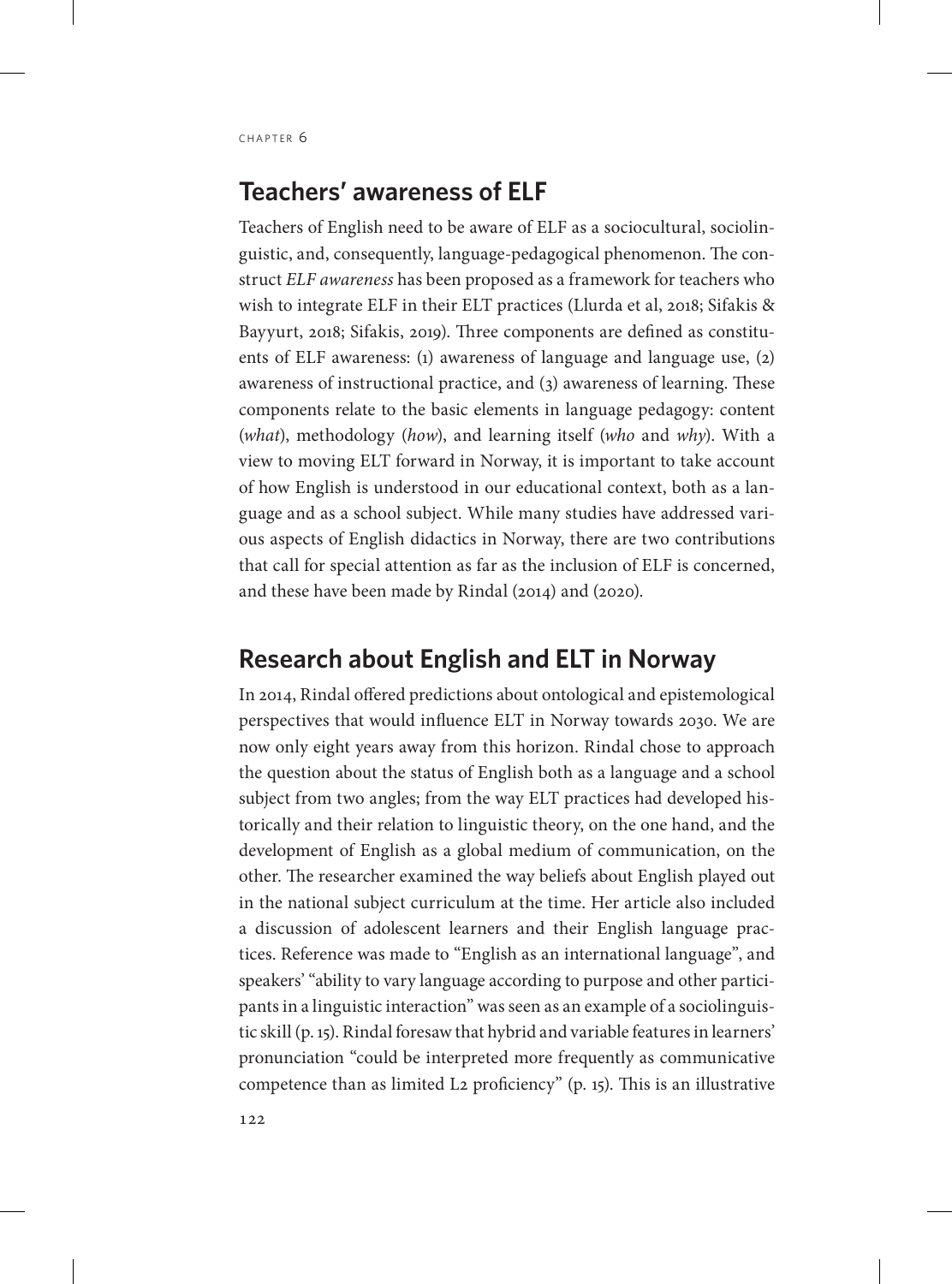example of an emerging post-deficiency orientation. Her prediction is particularly interesting from the point of view of discussions about the relationship between Standard English and its use as a lingua franca. Rindal ends her article with the following statement: "In 2030, English will still be a personal language to Norwegians, but it will also be acknowledged as such" (p. 16). It is my intention to demonstrate how recent research into ELF interaction coupled with socio-constructivist theory and fresh considerations of language learner agency offer valuable contributions to moving ELT in this direction (Kohn, 2018; Larsen-Freeman, 2019; Mercer, 2011; Sullivan & McCarthy, 2004).

Rindal (2020) revisited the topic in a chapter called "English in Norway: A Language and a School Subject in Transition", whose aim was to "present theories about the global status of the English language and discuss whether English is a second or foreign language in Norway and in English as a school subject" (p. 23). In this chapter, Rindal devotes a section to ELF, which she sees as an "explicit alternative to native-speaker focus" (p. 34). There are a couple of potentially problematic phrases in the text, for instance, reference to "the new Englishes that are formed" in connection with the "fluidity and hybridity of language" recognised by ELF scholars, and the statement that "[l]ingua franca English is typically characterised by linguistic properties and norms that are co-constructed and established in an ad hoc manner" (p. 35). It is worth repeating that ELF can't be constructed as "an English" in the sense of a variety, and it is not immediately obvious how norm construction is relevant to ELF interaction, unless "norms" is taken to mean "emerging patterns". Finally, the comment that teaching practices influenced by an ELF perspective will "include avoiding native-speaker models" (p. 35) is reminiscent of a type of dichotomous discourse that does not really contribute to a post-deficiency approach to English language teaching. There should be room for both native-speaker models and ELF-aware teaching in the English classroom. What is required is an attitude of openness to complexity and diversity (Larsen-Freeman, 2019).

### **English in the renewed national curriculum**

Both of Rindal's studies were written before the current English subject curriculum came into effect. To follow up these two sources, a close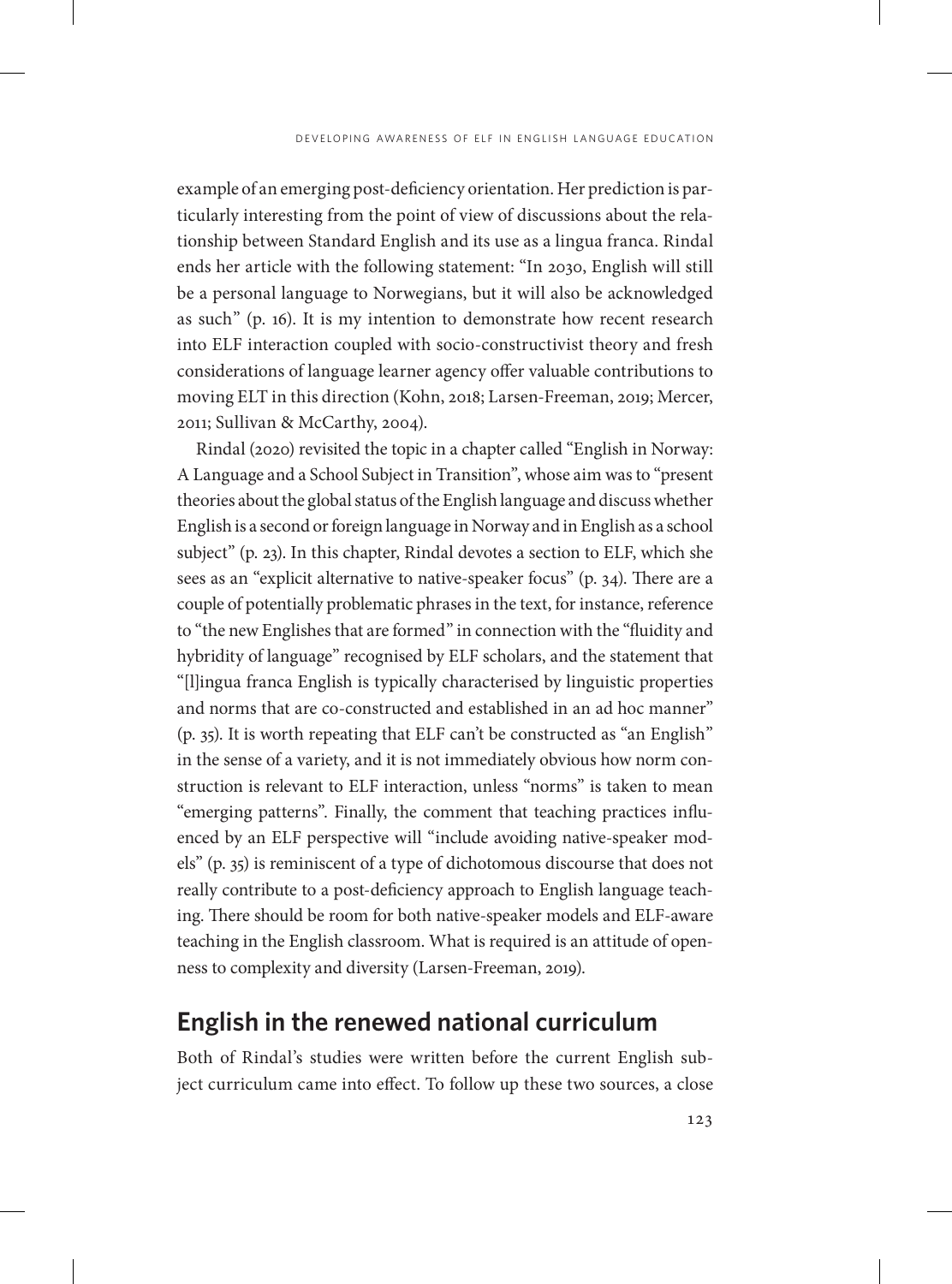reading of the current English curriculum will therefore be an appropriate next step.

The term *English as a lingua franca* is not used explicitly in the curriculum. However, the way English is described and the elements presented as constitutive of English competence and proficiency align with characteristics of ELF communication. Other conclusions can of course be drawn based on the curriculum discourse, but my main project here is looking for an ideological and implementational space for ELF integration in ELT (Hornberger, 2009; Johnson, 2010).

The structure of the English subject curriculum includes sections about the subject's relevance and central values, core elements, role in obligatory interdisciplinary topics, and presentations of the basic skills as they pertain to English. Passages and formulations can be found that directly align with descriptions of ELF use. Familiarity with these elements will be of importance for teacher educators whose ambition is to facilitate the integration of teachers' ELF awareness in ELT practices.

In the presentation of the relevance and central values of the English subject, the overall mission is to "give the pupils the foundation for communicating with others, both locally and globally, regardless of cultural or linguistic background".<sup>1</sup>

Similarly, in the section expressing what English can contribute to the mandatory interdisciplinary topic *Democracy and Citizenship*, the global use of English and considerations of people's linguacultural backgrounds are made explicit: "By learning English, the pupils can experience different societies and cultures by communicating with others around the world, regardless of linguistic or cultural background". In connection with the development of basic skills in English: (a) "Developing oral skills in English means using the spoken language gradually more accurately and with more nuances in order to communicate on different topics in formal and informal situations with a variety of receivers with varying linguistic backgrounds", (b) "Writing in English means being able to express ideas and opinions in an understandable and appropriate manner in various types of text …", and (c) "The development of digital skills

<sup>1</sup> All direct quotations from the curriculum are taken from the official English translation accessible from this link:<https://www.udir.no/lk20/eng01-04?lang=eng>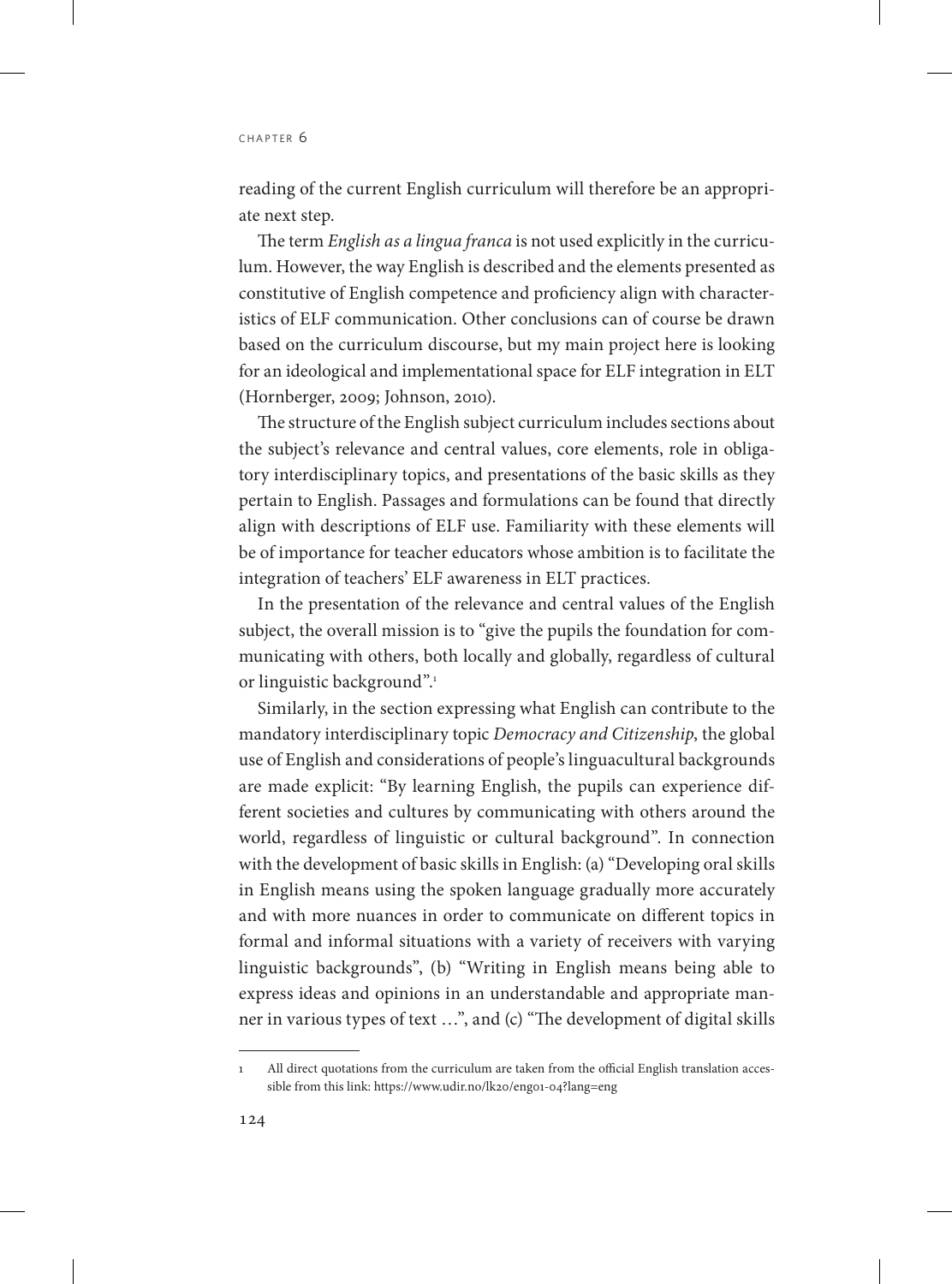in English progresses from exploring the language to interacting with others, creating texts and acquiring knowledge by obtaining, exploring and critically assessing information from different English-language sources".

According to Baker (2015), "learning another language is fundamentally an intercultural process" (p. 174). In Baker (2018), the author favours the construct *transcultural communication*, but in the same way that Jenkins (2015) reconceptualised *ELF* as a *multilingua franca* (EMF) based on increasing empirical evidence and awareness of multilingualism as a basic premise, both authors have decided to keep the wellestablished terms, *intercultural communication* and *ELF*, respectively, to ensure transparency and coherence in the fields of research. In the curriculum, the following statements target intercultural competence: "English shall help the pupils to develop an intercultural understanding of … ways of thinking and communication patterns" (under *Relevance and central values*), "Working with texts in English helps to develop the pupils' knowledge and experience of linguistic and cultural diversity", and "By reflecting on, interpreting and critically assessing different types of texts in English, the pupils shall acquire language and knowledge of culture and society. The development of intercultural competence will enable students to deal with different ways of living, ways of thinking and communication patterns" (under the core element *Working with texts in English*). In some statements, cultural awareness is coupled with aspects of identity development and motivational perspectives, such as a positive self-image. I shall come back to issues relating to the affective dimension of language learning below when briefly exploring learner agency. A deeper examination of more specific *linguistic* ideologies will also be discussed below in connection with the language-pedagogical potential represented by Kohn's (2018) socio-constructive "MY English condition".

Before concluding this section about an ELF-related perspective on the current curriculum, the role of strategic use of pragmatic productive and interpretive processes must be addressed. While repeated use of the term *communication patterns* is a case in point, the following statement is even more explicit: "The pupils shall employ suitable strategies to communicate, both orally and in writing, in different situations and by using different types of media and sources" (under the core element *Communication*)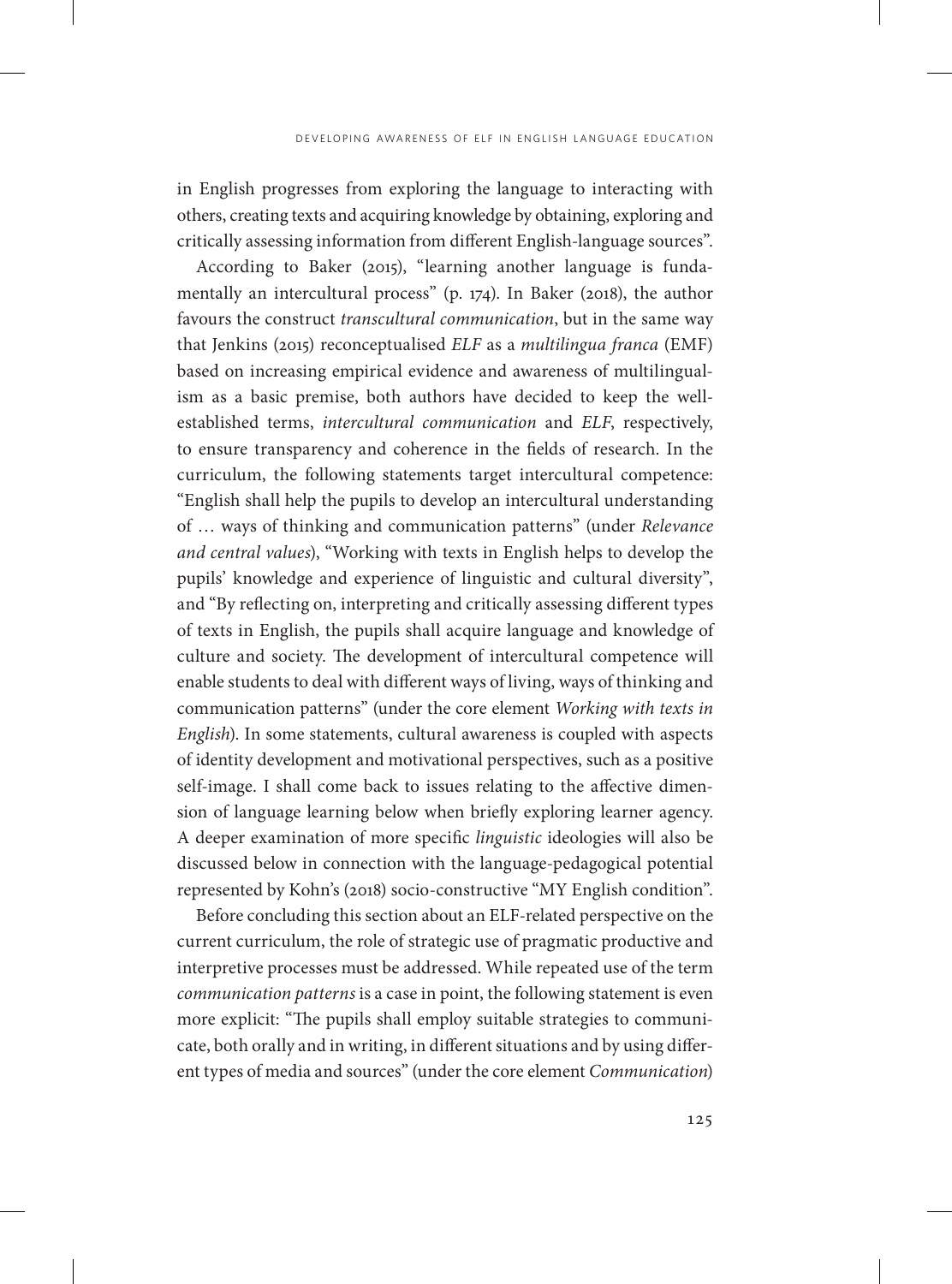and "adapting the language to the purpose, the receiver and the situation and choosing suitable strategies" (under *Oral skills*). In addition, the focus on contingent receiver-situation-purpose is highlighted in seven competence aims from year 7 through upper secondary school. These formulations represent implementational spaces for ELF integration.

## **"MY English" – A socio-constructive perspective on English language development**

A post-deficiency approach to language development implies that learnerusers are positioned as agents in their own learning process. Kohn (2011) adopts a social constructivist perspective on ELF. The dynamic and developmental character of language learning, or *acquisition*, is highlighted. He defines socio-constructivism as follows: "According to this model, all perception, learning, action and communication is the result of individual processes of cognitive (and emotional) construction, overlaid and shaped by collaboration in social groups" (p. 79). Social constructivism provides a methodological framework by offering a "unified basis for investigating the entire heterogenous range of non-native speaker manifestations of English, including ELF manifestations by speakers with an EFL background" (p. 79).

In ELF research, many scholars' problematisation of the concept *Standard English* (SE) plays an important part. In Kohn's case, however, the notion of SE is discussed and *re*conceptualized. Rather than focusing on SE as an object of linguistic description, Kohn takes an internalised view and argues for SE as a cognitive, emotional and social construct in a speaker's linguistic repertoire. Meanings are constructed by the language learner-user. This conclusion based on socio-constructivism is supported by the status of English as a usable global language. Its widespread and fluid use has an effect on users wherever they are, in turn affecting them and the shape of the language over time.

Kohn (2018) wishes to pedagogically reconcile ELF and ELT, aiming for "non-native speaker emancipation" (p. 1). It is true that many ELF scholars uphold a strict ideological division between native and nonnative speakers of English and the nature of their language proficiency.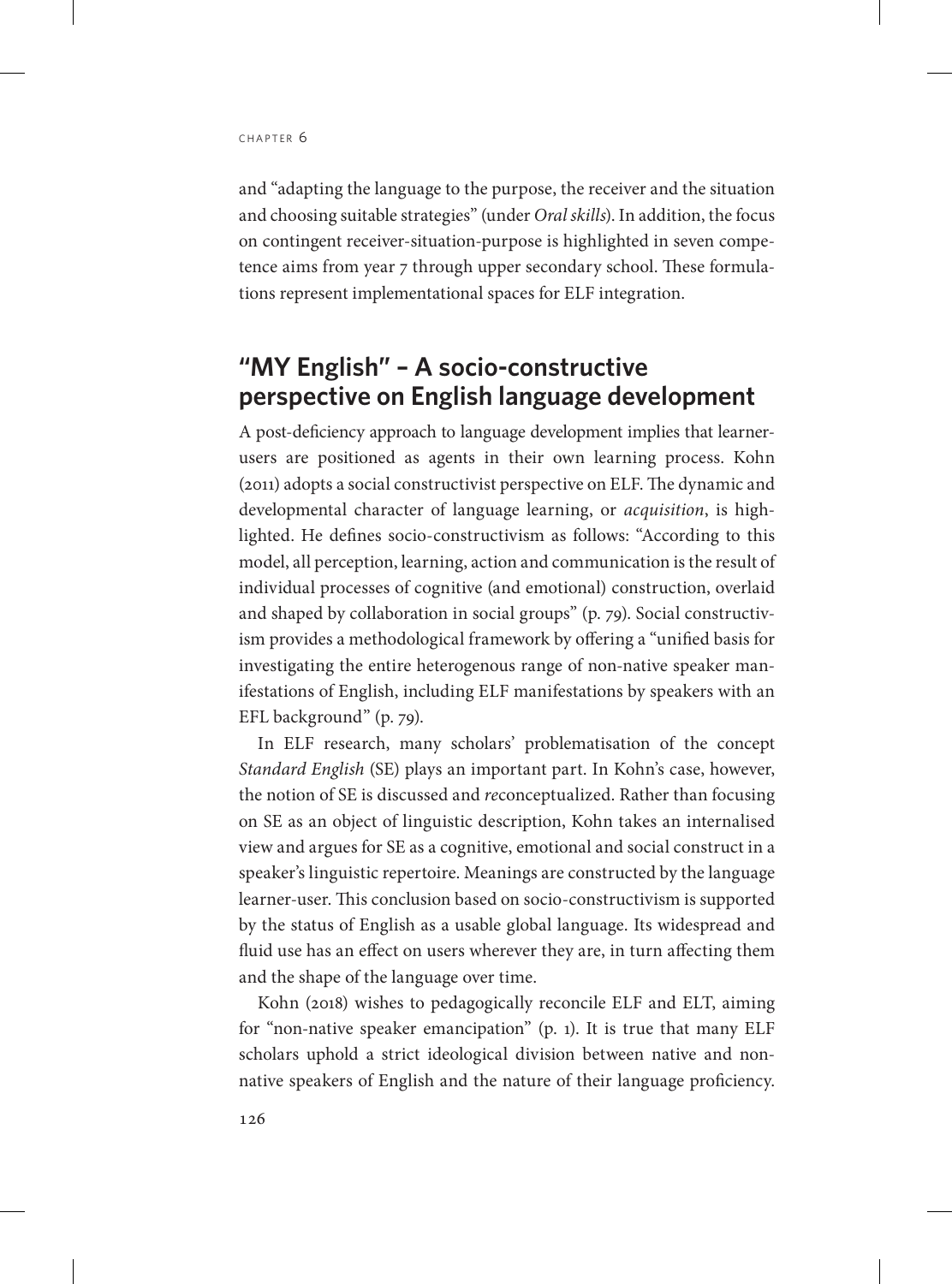Whether or not they are native speakers of the language, trying to develop native-speaker competence, or simply trying to do their best by means of English resources within their reach, they use English as a lingua franca. The main point for people out there is communicating their messages as effectively as possible with their intended perlocutionary effect of making their interlocutor understand their utterances.

The question of language "ownership" frequently turns up in ELF research discourse. In most cases, scholars keep repeating that Brits and Americans, i.e., original inner-circle language users, can no longer be seen as the owners of English, since the language is more often than not used by non-native speakers of the language in various places around the world. My immediate impulse is a wish to play down the whole idea of ownership. The status of English as a global linguistic resource is an empirical fact; who used to own it, and who owns it now, is less important. What matters essentially is that English is a resource to be activated if people are unable to communicate using their primary language(s).

It must be possible to distinguish between recognising the power differential implied by language-ideological, language/education-political decisions, and gate-keeping assessment practices, stakeholders' language attitudes, etc. and argue instead in favour of simply accepting English as a collective resource for meaning-making (Ishikawa, 2017). Yes, there are economic and political reasons why this situation has emerged, but it might be more felicitous for us as language-teacher educators to zoom in on the current situation and simply try as hard as we can to help learners develop into confident users of English. Non-native speakers should not let the fact that their repertoire is less developed paradigmatically and syntagmatically discourage them from participating in ELF interaction.

From a socio-constructive perspective, a different sense of ownership emerges: Ownership of English is "not a matter of choice but of biologicalcognitive design: it is only by construction that people can develop and use their *own* English; and this includes choosing their own target language orientation by construction as well" (p. 90). If language identity and language learner agency enter into our discussion, the question of ownership, or at least the right to consider English as an important part of one's linguistic repertoire, needs to be acknowledged.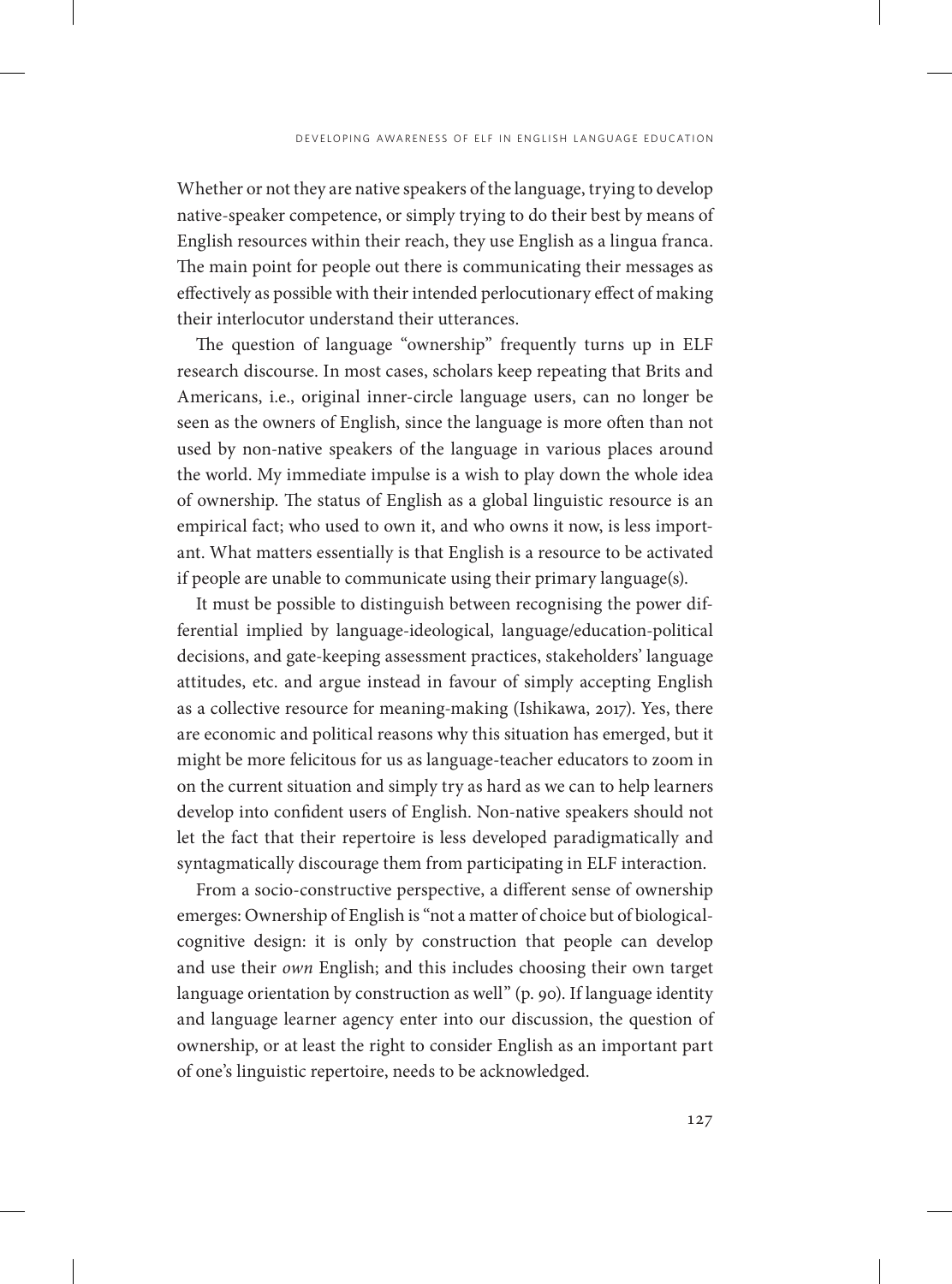Kohn (2018) argues for his use of the socio-constructivist concept of "MY English" in his discussion of ELF development. Speakers' "MY English" profiles include their "linguistic-communicative-communal repertoires and requirements of performance, individual and social identity orientations, and confidence in their ELF creativity" (p. 1). Learning English entails giving English an "internal reality by constructing, actually creating, our own version, MY English, in our minds, hearts and behaviour" (Kohn, 2011, p. 80). A linguistic repertoire must necessarily be built for language users to enact appropriate choices in particular situations. A corollary of this way of thinking is that learners need to be exposed to greater variation when it comes to linguistic input; ELF communication should be included as English text to be explored and discussed in the English classroom. A side effect of this proposed expansion is implicitly also an opportunity to target multilingualism as a resource in language teaching and learning.

Following socio-constructivist thinking, then, speakers can't do anything but enact their own particular version of English, "i.e., the version of English they have managed to *make their own –* be this as (a) a consolidated, stable and highly differentiated *native language*, (b) a consolidated and stable but somewhat restricted *second language*, or as (c) a reduced and unstable *learner's language* (Kohn, 2011). It is worth pointing out that from a developmental and complexity-theoretical perspective, the notion of a "stable" language needs to be interpreted in a non-teleological sense, i.e., as a temporary and contingent state (Larsen-Freeman, 2019).

### **The requirement of correctness**

The requirement of correctness has had a strong position in language teaching and learning for a long time and is a relevant factor in connection with a deficiency orientation to language learning and use. Errors tend to be assessed as deviations from a standard norm. Selinker (1972) introduced the concept *interlanguage* to refer to the status of a learner's language competence in a teleological sense. The ideal end state would be nearnative-speaker proficiency. This idea does not sit well within a complexitytheoretical perspective. First of all, there can be no end state in language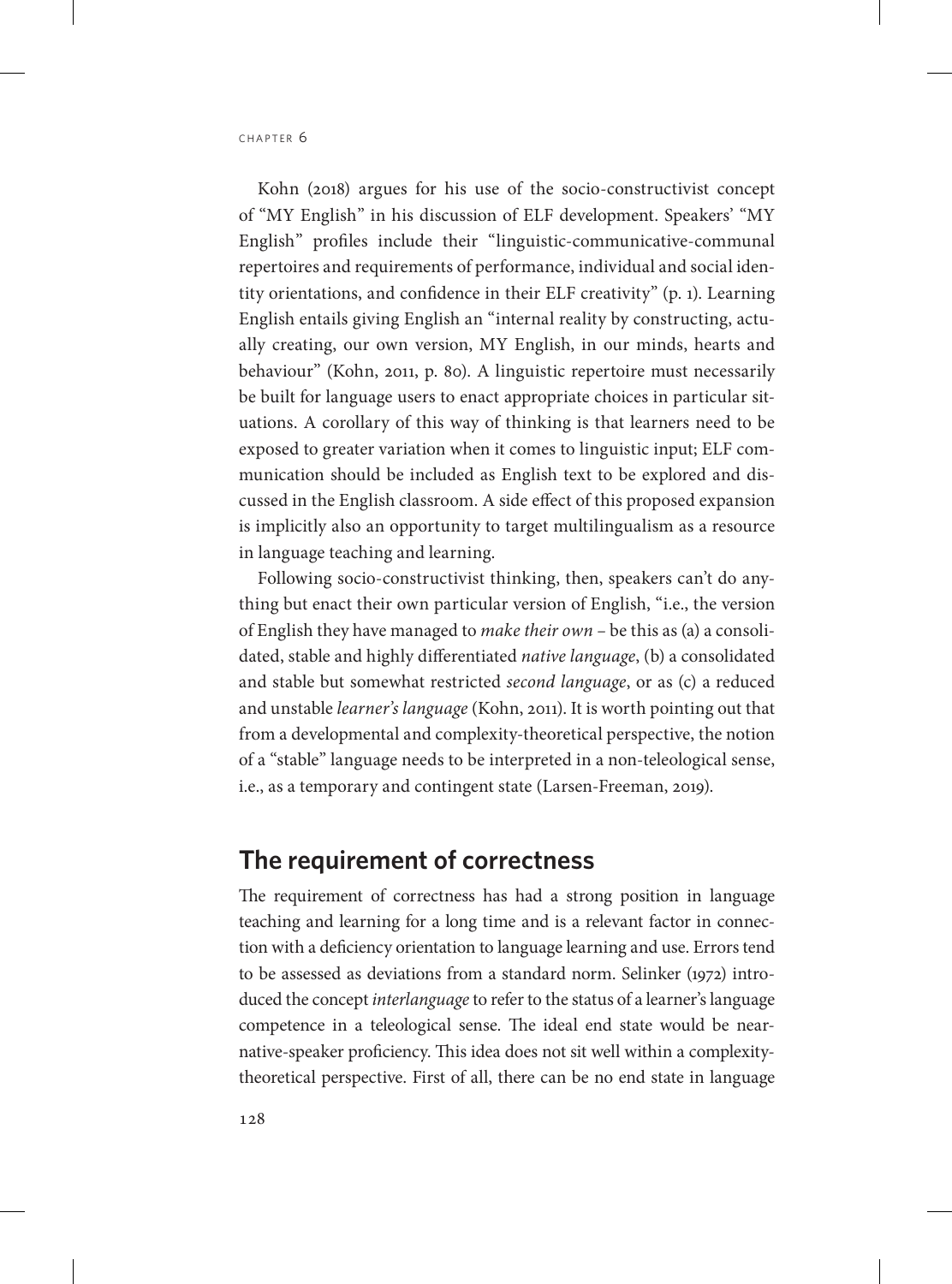development; variability and change over time is a given (and that is why even the word *acquisition* carries certain problematic connotations).

What we have said about correctness requirements so far relates to an external view of language, or the code of English. If we adopt a socioconstructivist perspective, however, there is an internal side to this phenomenon as well. Speaker-learners need to have taken in correct forms and constructed a kind of mental representation of them to be able to retrieve these forms when called to do so. This is not a simple matter of mimetic representation of form in the input; already integrated cognitive and affective features also play a part, as do factors in the immediate situation of use. Even if the context is rich in affordances, processing conditions need to be favourable too. For instance, given the expediency of a communicative event, if speakers are allowed little time to muster their linguistic resources, one effect might be that their working memory capacity will be limited by stress and thereby constrained. Basic lexical access might become their primary need and the *grammaring* of those lexical elements a secondary priority. In this case, correctness from an external perspective is not achieved; it may, however, be that the information shared is enough for effective communication to be taking place.

Based on his discussion of correctness from an external and then a speaker/learner-internal perspective built on a socio-constructive theoretical orientation, Kohn forcefully states that "all *descriptive-linguistic* arguments levelled against the *pedagogic* deployment of the notions of Standard English and native-speaker English are based on a conceptual misunderstanding and simply miss their target" (p. 84). What is at stake is the diversity of speakers' situated communicative needs and requirements.

## **Performance requirements**

Communication and community-oriented requirements of performance affect the learner-user's choice of linguistic means of expression. Performance requirements for EFL (English as a foreign language) learners have more to do with educational aims than with communicative needs in real life. At school, compliance with norms of correctness in accordance with SE often play a central role. However, the ideal goal for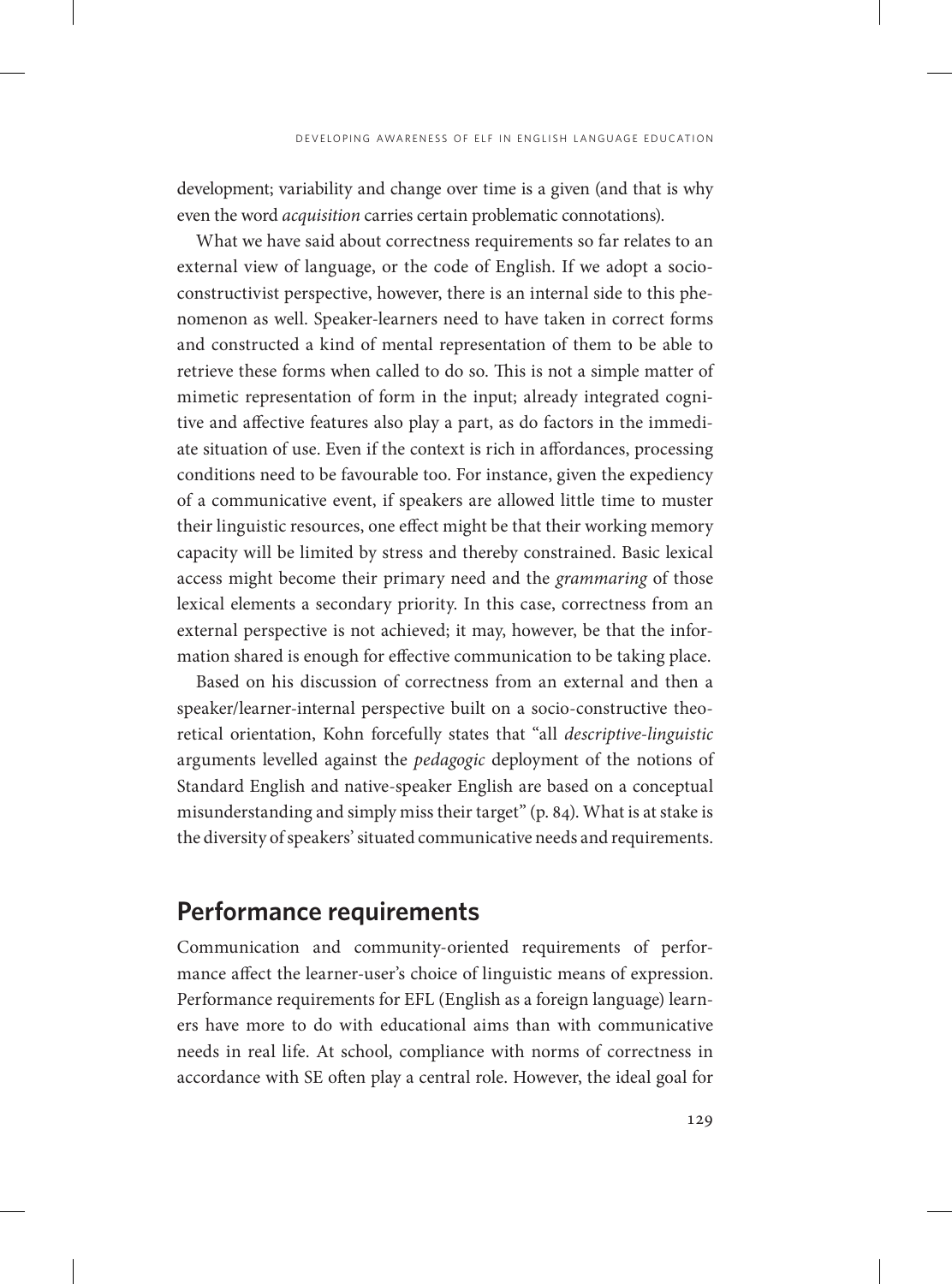a learner-user is attaining a capability to meet a variety of requirements and needs. It would be beneficial if they could avoid experiencing that the felt gap between the requirements at school and in real life leaves them tongue-tied in ELF encounters. Also, it would be positive if learners could develop a strategic awareness of what requirements are at play in different situations. In the section on pedagogical implications below, a genre-based approach to developing English communicative capability is recommended.

A final aspect of the development of "MY English" is about learners' sense of identification with and participation in certain speech communities. This is where Rindal (2014) has an interesting perspective. Even though her secondary-school participants were aware of attitudes to and connotations pertaining to British and American English, some of her informants took an agentive stand against trying to sound like a Brit or an American. They did not wish to send signals with which they were not comfortable. The main point here is that rather than being less proficient from the point of view of "correct" intonation as one aspect of communicative competence, they were being strategic about the way they constructed their identities as learner-users of English. A post-deficiency approach to language learning aligns well with this observation.

## **Learner-users' requirement profiles**

Speakers' requirement profiles are not fixed and stable; on the contrary, they are sensitive to situational factors. An advantage that multilinguals are said to have as part of their more developed metalinguistic awareness is a heightened sensitivity to other people's communicative needs (Cenoz, 2003). Again, this is the area of pragmatic strategies, accommodation and negotiation of meaning and curricular aims to do with adaptation to interlocutors, purpose and situation. Comprehensibility, or intelligibility, is necessarily high on the list of priorities for the interactants; it is their intended perlocutionary effect (Austin, 1962). Speakers' requirement profiles play out differently at various points of time. In an educational context, they will be future-oriented as well as contingent. Schools are responsible for taking a long-term view and preparing students for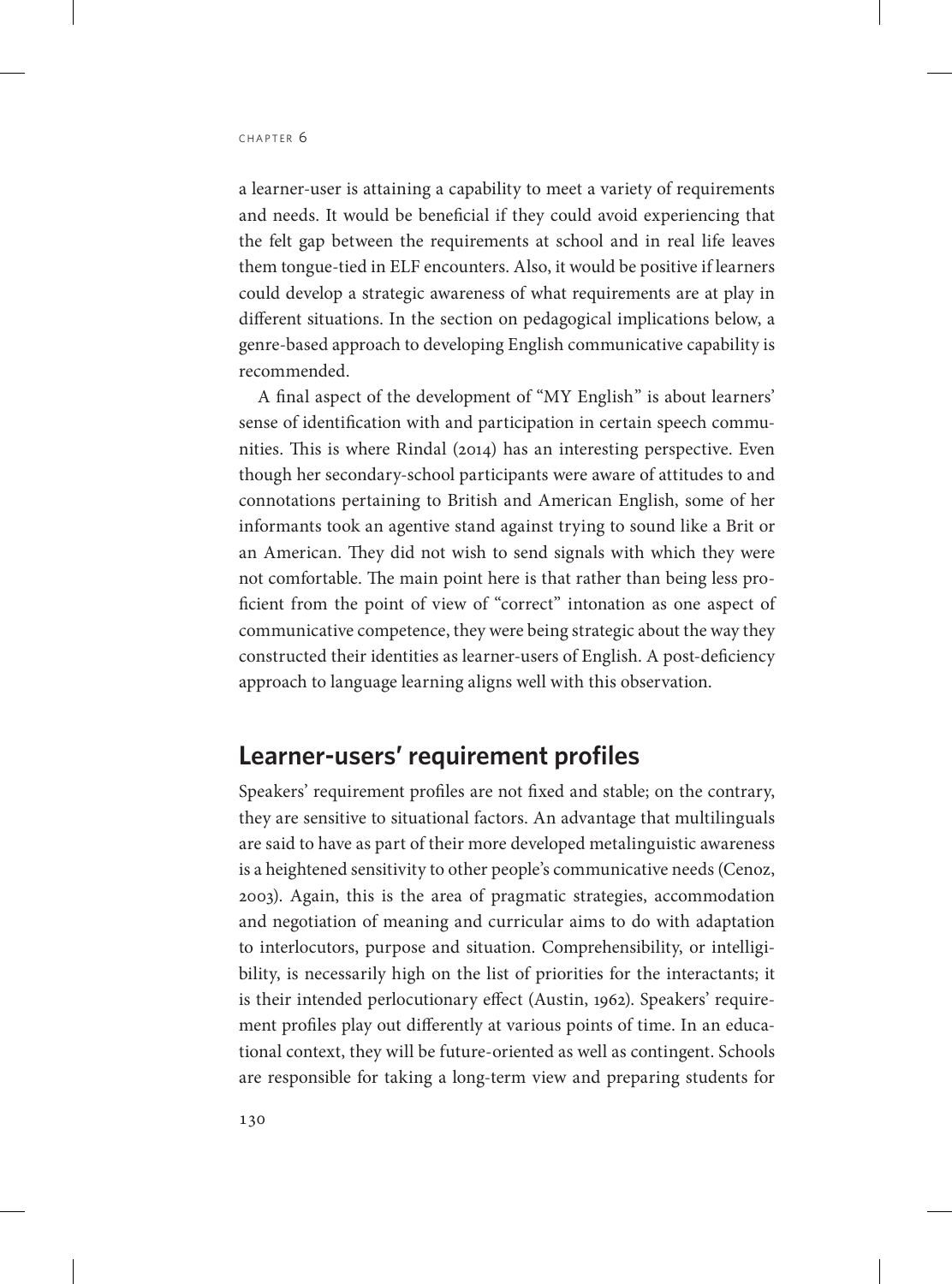further studies, high-stakes examinations, a competitive employment market, etc. Again, what is important is an awareness of the complexity of language teaching and learning and being aware of pronounced *attitudes* that may either build or tear down confidence and a sense of achievement along the way.

## **Attitudes**

Language use and language learning are closely connected to identity development. Notions like self-image, self-esteem, self-efficacy, and confidence are relevant both from the point of view of identity development and affect; so is the opposite notion, deficiency. The English curriculum is explicit: "Through working with the subject the pupils shall become confident users of English, so they can use English to learn, communicate and connect with others" (under *Relevance and central values*). If the main point in a communication event is understanding and being understood by one's interlocutor(s), whether one's version of English is native-like or not is beside the point. An interesting distinction proposed by Cameron (2001), *precision* vs. *accuracy*, may be helpful in this regard:

Precision in language use involves learners selecting and adapting their language resources to say or write exactly what they mean; accuracy, the term more often used in the literature, refers to using the language correctly relative to the target form. Precision is thus user-oriented, whereas accuracy is languageoriented. Often, of course, precision requires accuracy, but it always requires more than that; it requires learners to access and use the language that will best express their personal meanings, and may further require negotiation with others to ensure that they understand the meanings as intended. (p. 194)

Precision has to do with getting one's intended meaning across, whereas accuracy relates to aspects of the language itself, whether what is produced is correct or not in relation to standard norms. Precision is thus a pragmatic notion involving strategic deployment of the linguistic elements one has access to, i.e., the linguistic repertoire one has built around elements associated with English. However, having an awareness of the listener's needs is also relevant for the desired perlocutionary effect to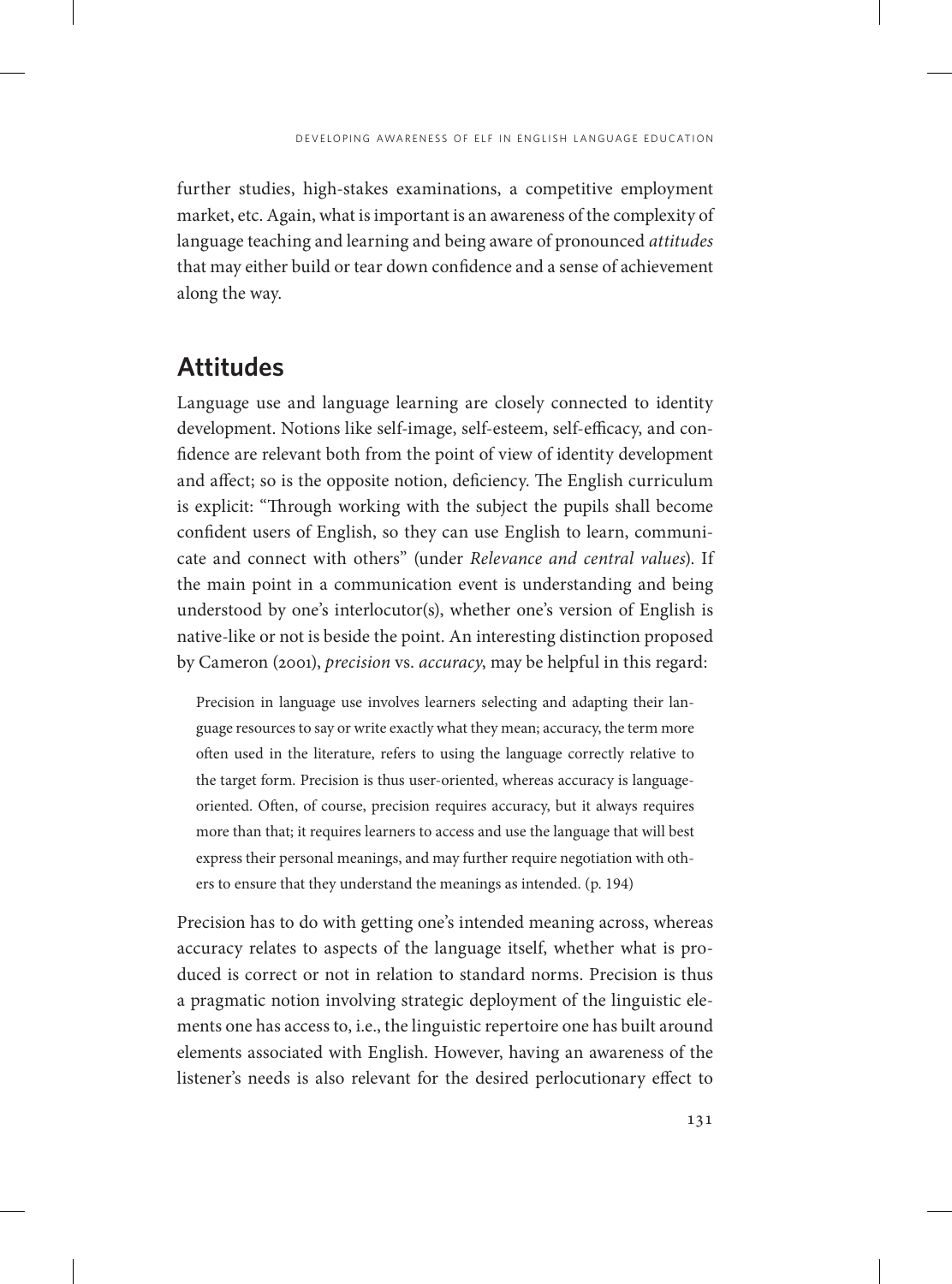ensue. If the speaker could be freed from comparing their proficiency to anybody else's, it would be a lot easier to simply and confidently have a go with whatever resources one has constructed. The whole question about successful performance has to do with more factors than linguistic resources.

Finally, in connection with the cross-disciplinary topic *Health and Life Skills*, the curriculum says, "The ability to handle situations that require linguistic and cultural competence can give pupils a sense of achievement and help them develop a positive self-image and a secure identity". These references to motivation ("positive self-image") and identity discourse ("secure identity", and "confidence" in the extract above) tie in with notions of agency as well, which is the content of the next section.

## **Language learner agency**

Like other useful educational constructs, *agency* has been defined in various ways. My preference is to follow Larsen-Freeman (2019) in her use of a definition relevant for language education: "agency is the capacity to act in the world", with particular reference to "optimizing conditions for one's own learning", and "choosing to deploy one's semiotic resources to position oneself as one would wish in a multilingual world" (p. 62). Mercer (2011) recognises three main components of learner agency: motivation, affect, and self-regulation. Of these three, we have already touched on the importance of learners' self-belief and their affective engagement with language use. Contributing to a positive attitude towards language learning is also the teacher's responsibility. Teachers' validation of students' extramural use of English, which is driven by interest, is a move in this direction (Brevik, 2019).

According to Larsen-Freeman (2019), language learners have often been positioned as non-agentive in the research literature. The way learnerusers have been portrayed in this chapter rather points in the opposite direction, one in line with a post-deficiency orientation. Learner-users who take an active part in ELF interaction achieve agency by making creative use of their linguistic resources.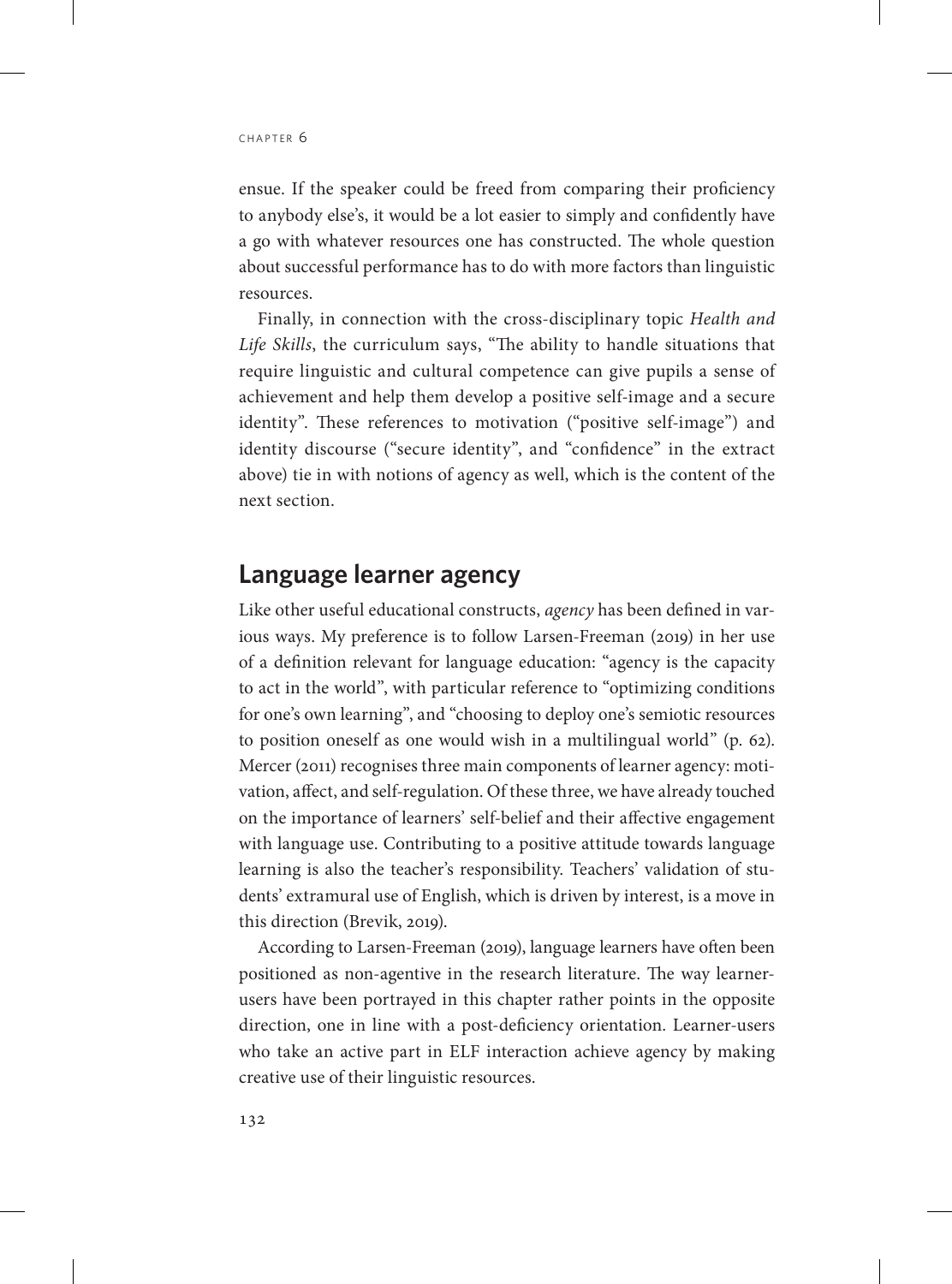In the curriculum, the following statements connect with learner agency: "The teaching shall give the pupils the opportunity to express themselves and interact in authentic and practical situations" (under the core element *Communication*) and "Learning the pronunciation of phonemes, and learning vocabulary, word structure, syntax and text composition gives the pupils choices and possibilities in their communication and interaction". Key concepts here are *choices* and *possibilities*. The idea of having a choice is closely connected to agency. The content traditionally associated with linguistic theories, i.e., grammar, lexis, morphology, phonology, and text, is to be learnt in order to provide the students with a repertoire for communication and interaction, actions we know are essentially translingual and transcultural. It is up to the teachers to supply the students with possibilities in the form of rich contextual affordances.

As we saw, Rindal (2014) noted that her secondary-school learners made conscious decisions about the kind of English they would like to use. Many of her informants did not choose a native-speaker target model. Rather, they had clear ideas about impressions British and American oral varieties left on them. They seemed content to choose their own versions, or *their* "MY English" constructions (Kohn's term, 2011, 2018). The thought-provoking effect of this insight was a need to reconsider the highly strategic choice of a non-normative target *not* as a sign of deficient proficiency, but rather as a sign of agentive emancipation. Needless to say, this realisation calls for a shift in the *assessment* of language proficiency. Due to space limitations, this path can't be followed here.

## **Pedagogical implications for English language education**

Norwegian pupils are already aware of ELF communication; they are learner-users themselves, and so are Norwegian teachers. However, it is time we take a closer look at possible consequences these insights might have on the way English can be taught in the classroom. In addition to exploring various ways of teaching normative elements of Standard English, other performance factors need to be addressed, particularly the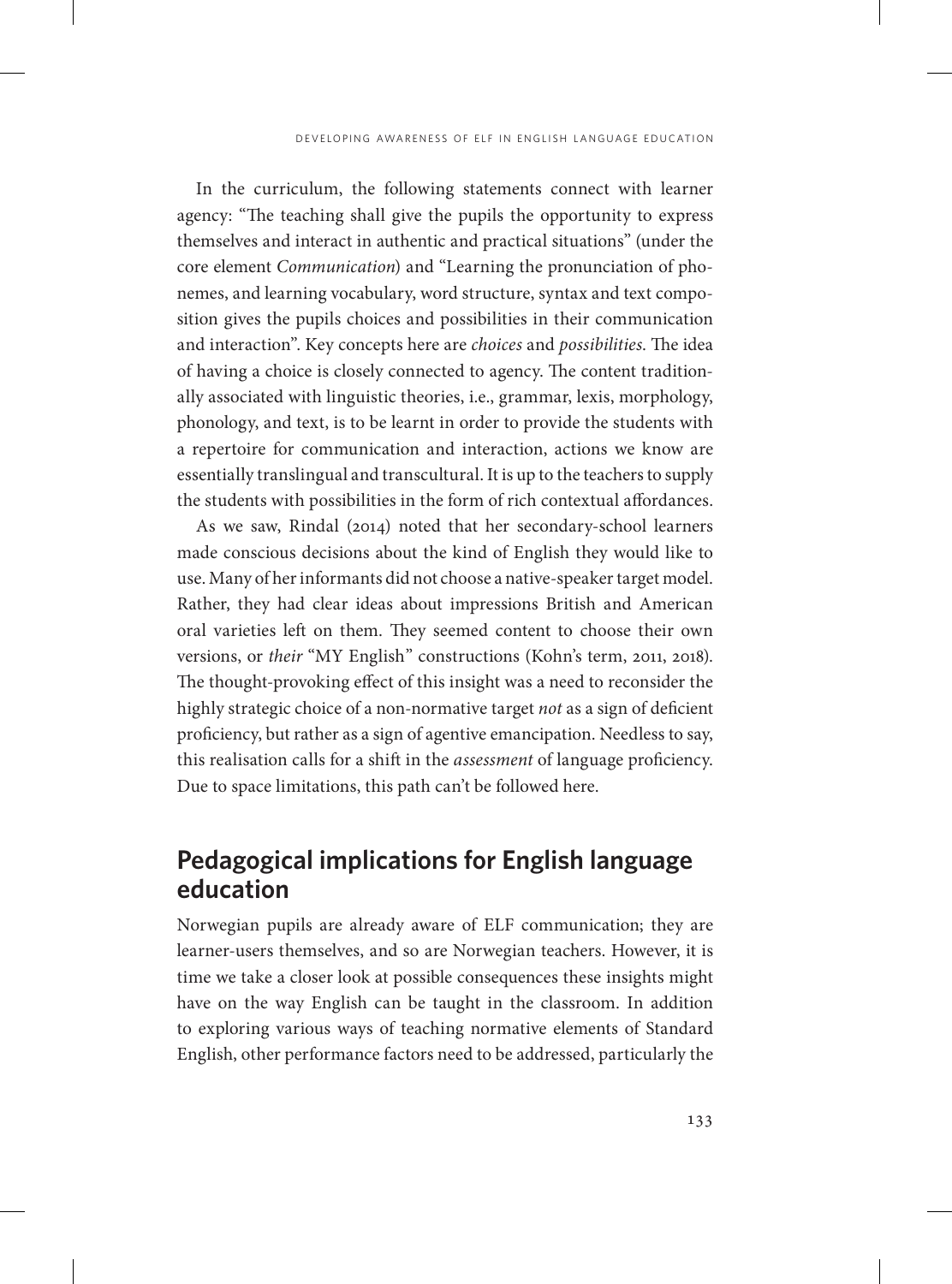strategic use of pragmatic strategies to ensure effective communication in local and global ELF encounters.

Even very young learners, in travels abroad or encounters with friends and family who do not speak Norwegian, and increasingly in their lives online and through social media, English is the chosen medium of communication. Out-of-class use of English is commonly referred to as "Extramural English" (Sundqvist, 2009; Sundqvist & Sylvén, 2016). It is now common knowledge that students' proficiency in English derives from their extramural use in addition to, or perhaps even to a higher degree than, what they learn in the classroom. The challenge for teachers today is to acknowledge the language learning potential of these out-ofclass encounters, show their interest for students' active language use, and attempt to bridge the gap so that they and students can benefit from a rich variety of input (Brevik, 2019; Thorne & Reinhardt, 2008). The question is to what degree English teachers are able and willing to include students' holistic language experience in their ELT classes.

This chapter is a conceptual exploration, not an empirical study of ELF interaction; nor is it an examination of Norwegian pre- and in-service teachers' ELF awareness. However, as a result of my participation in ENRICH (*English as Lingua Franca Practices in Multilingual Classrooms*),2 an international Erasmus + project whose expressed aim was to develop a continuous professional education (CPD) online course for teachers, I had access to Norwegian participants' reflections on the degree to which they feel they can integrate and enact ELF-aware teaching in their classrooms. There is room for three illustrative quotes:

There is always room for ELF-aware teaching and learning; the most important factor, in this case, is to have an ELF-aware teacher with proper training and openness to ELF. [84\_NO\_E1]

The vision of ELT remains as limited as always, as it prohibits learners in too many ways from owning (and thereby living) the langauage. I see the work I have ahead of me as full of possibilities, for intergrating English on a more

<sup>2</sup> www.enrichproject.eu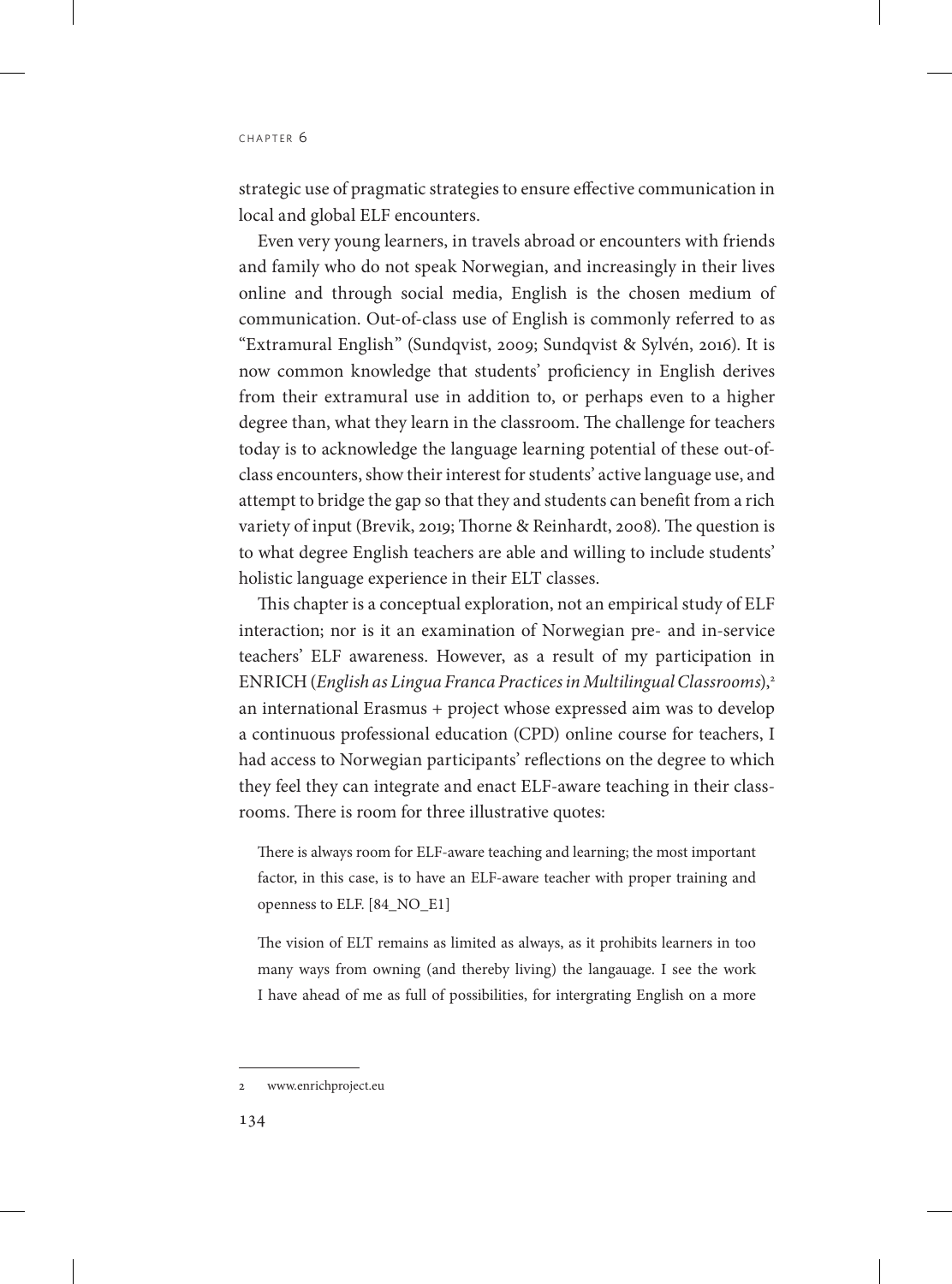cross-curricular basis, for expanding the parameters of what English actually IS, and help the students learn how to learn this way. [83\_NO\_E1]

I don't find enough of a balance between foreign-language thinking and ELFaware thinking. The one thing that gives me hope is the new national curriculum plan for Norway which has come out this year (LK2020), which offers an umbrella introduction of threading values, critical thinking, reflective skills, enhanced learning, among others, with the focus being on the practical, the inclusive and the universal. This to me falls right in line with ELF awareness, and I look forward to adjusting myself to this new instructional context. [83\_NO\_E1]

In general, issues the teachers have included in their reflections are teacher agency, attitudes to ELF, SE and native-speaker aims, washback effects from tests in instructional materials, collegial collaboration, and self-reflection. What strikes me is the optimism emanating from all three of the statements quoted here.

At the risk of adding yet another acronym to the list associated with English, I am tempted to suggest *EVP* for "English for a Variety of Purposes". Although several pedagogical implications have already been mentioned in passing, my main point is that English language education would benefit from including (1) samples of ELF interaction for exploration and reflection, preferably examples of age-appropriate communication, with particular attention to strategic features, (2) initiatives for bridging the gap between the use of English at school and extramurally, and (3) a genre-based approach to teaching. Applying the *Teaching and Learning Cycle* (Rose & Martin, 2012) in tasks for students is worth trying out. The cycle starts by interpreting the task and then building the field, i.e., activating prior knowledge, supplying linguistic resources, and discussing what type of text best suits the task. Next, a model text is provided which students and teachers deconstruct together, exploring central linguistic and text-structural features. A further step is the teacher's and students' joint construction of a text that matches the purpose of the task, all the while languaging about the emerging text and jointly discussing success criteria. Finally, the students construct their own individual texts, getting feedback in the process from their teacher and peers.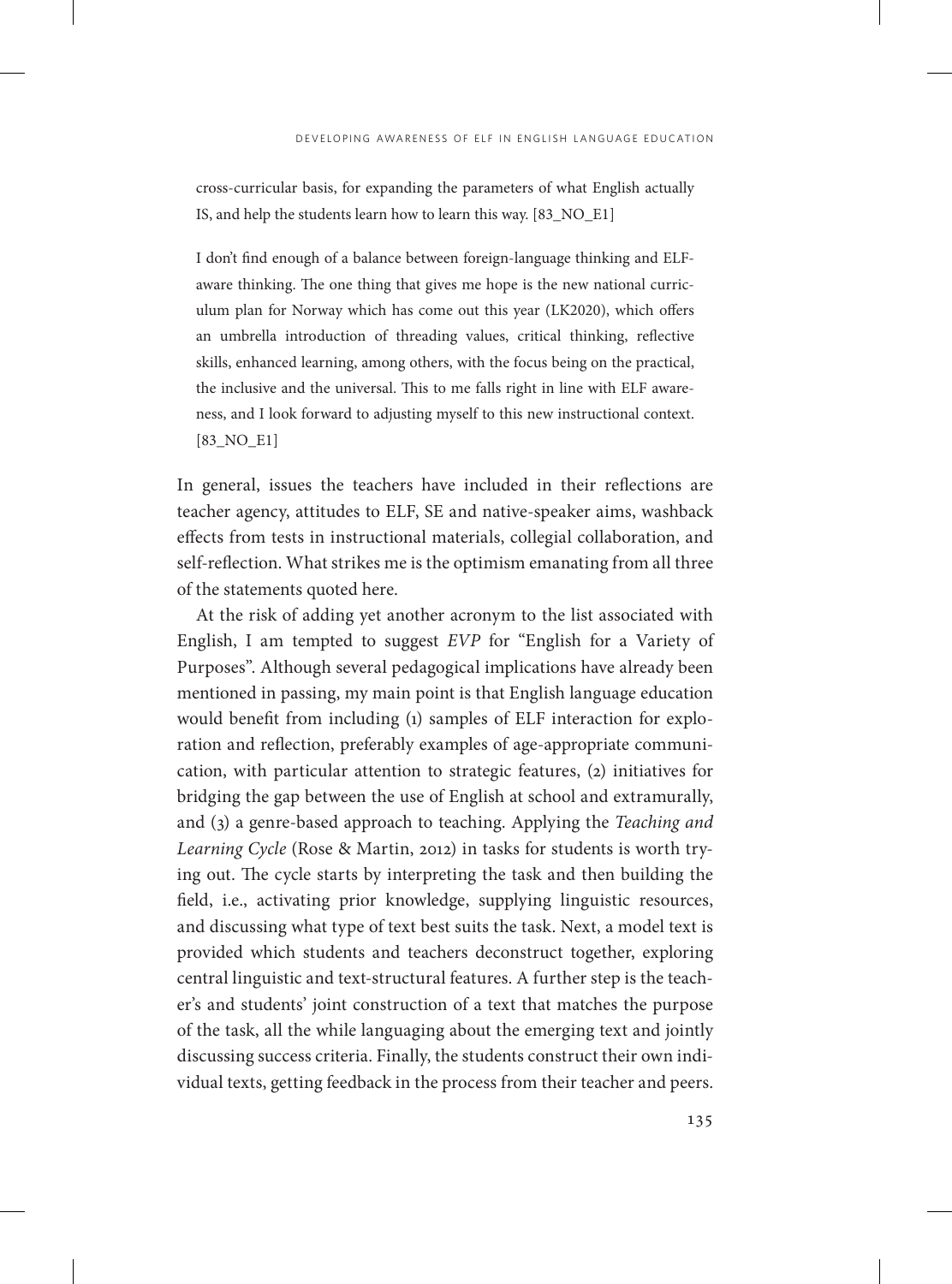This way of working means doing grammar in context and not as abstract, decontextualized units. It enables students to realise what performance requirements are central in various situations and for various tasks.

According to Kohn (2011), knowledge about ELF includes the following dimensions, which have all been addressed in this chapter:

- situations in which speakers use their English for real-life communication purposes
- social, cognitive and emotional processing conditions that cause success or failure
- strategies to deal with challenges and to reach certain communicative, self-expressive and communal goals
- non-native speaker attitudes and preferences "on ELF"

(p. 86)

Knowledge about these dimensions of ELF is the foundation for the development of communicative language awareness and intercultural sensibility that lead to a deeper understanding of ELF manifestations and English language use more generally.

## **Concluding remarks**

This chapter has sought to describe how enhanced ELF awareness can be developed in teacher education, and how cognitive, social, and affective dimensions of language learning need to be recognised by English teachers. What is called for is a socio-constructivist re-conceptualisation of language learning so that a deficiency orientation to language pedagogy can be replaced by a post-deficiency approach.

My primary aim when writing this chapter has been to familiarise the practitioners among educational stakeholders in Norway, students, teachers, and English teacher educators, with insights we can all gain from current research into English as a lingua franca. Relevant aspects range from the study of various ways people use their English resources in effective interaction with other language users, the relationship between ELF communication, Standard English and native-speaker competence,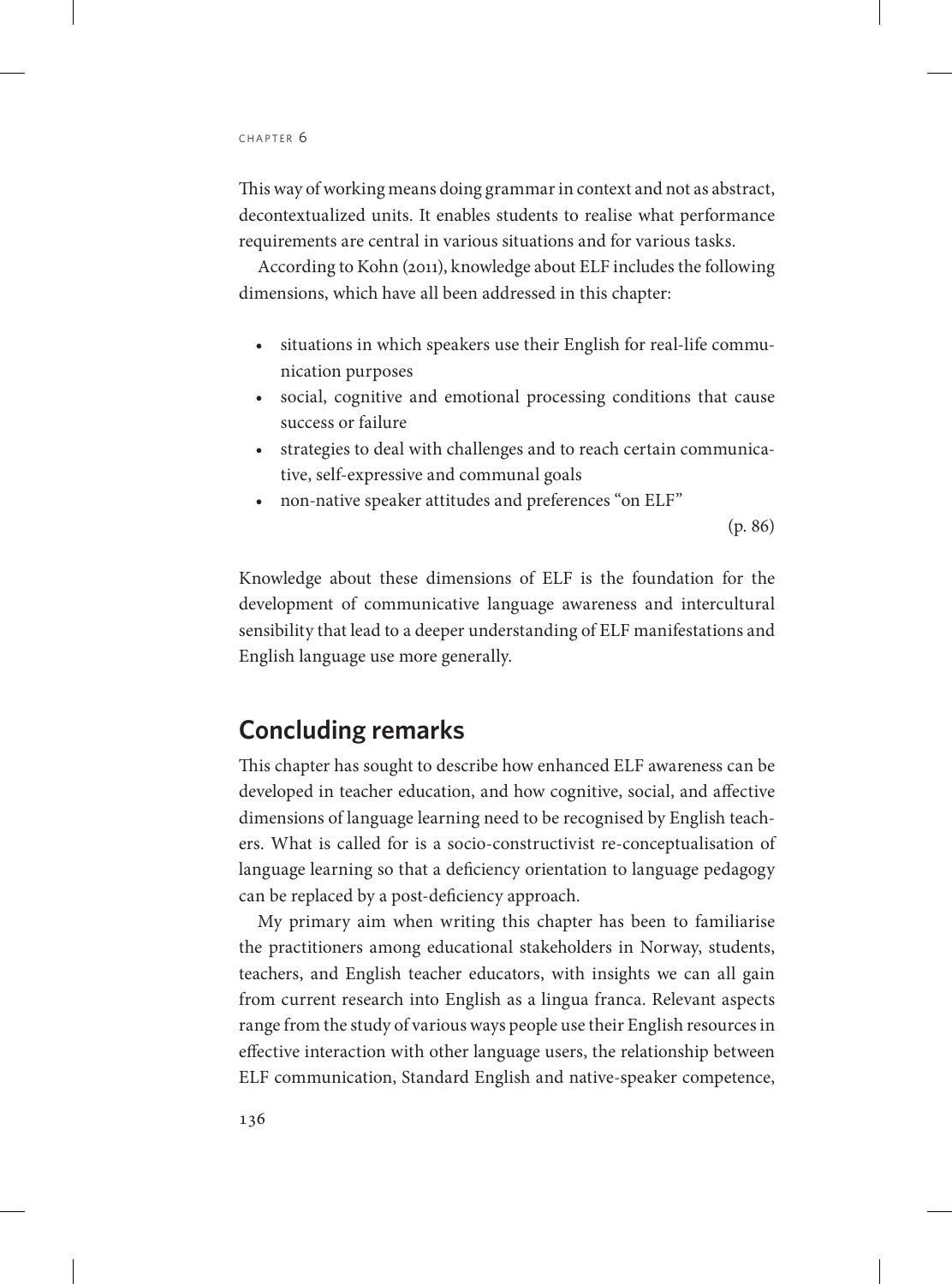the use of accommodation and negotiation skills and other pragmatic communicative strategies, language learner agency and identity development, and the connection between ELF and intercultural awareness. One limitation, which may at this point actually constitute a call for further research, is the absence of a discussion of implications for assessing students' performance in English. Also, including empirical material based on age-relevant ELF interaction would have added value to my study.

Let me conclude by reiterating that in order to become a resource, an English repertoire must have been and continue to be developed (with no end state in view), thereby allowing Standard English features to be taught when called for through various genre requirements, but at the same time being open to "non-standard" and creative ways of deploying English resources in the service of effective interaction between people in real communicative events. The adherence to rules of standard norms will then be replaced by a pedagogy of authentic communicative language teaching (CLT), not a CLT approach defined exclusively by native-speaker norms (Seidlhofer & Widdowson, 2018). The communicative needs of real people all over the world would then trump the purism of traditional nationalist and essentialist views of language ownership.

## **References**

- Austin, J. L. (1975/1962). *How to do things with words*. Oxford University Press.
- Baker, W. (2015). *Culture and identity through English as a lingua franca: Rethinking concepts and goals in intercultural communication*. De Gruyter Mouton.
- Baker, W. (2018). English as a lingua franca and intercultural communication. In J. Jenkins, W. Baker, & M. Dewey (Eds.), *The Routledge handbook of English as a lingua franca* (pp. 25–36). Routledge.
- Brevik, L. M. (2019). Gamers, surfers, social media users: Unpacking the role of interest in English. *Journal of Computer Assisted Learning*, *35*, 595–606.
- Cameron, L. (2001). *Teaching languages to young learners*. Cambridge University Press.
- Canagarajah, S. (2018). Translingual practice as spatial repertoires: Expanding the paradigm beyond structuralist orientations. *Applied Linguistics*, *39*(1), 31–54. <https://doi.org/10.1093/applin/amx041>
- Cenoz, J. (2003). The additive effect of bilingualism on third language acquisition: A review. *The International Journal of Bilingualism*, *7*(1), 71–87.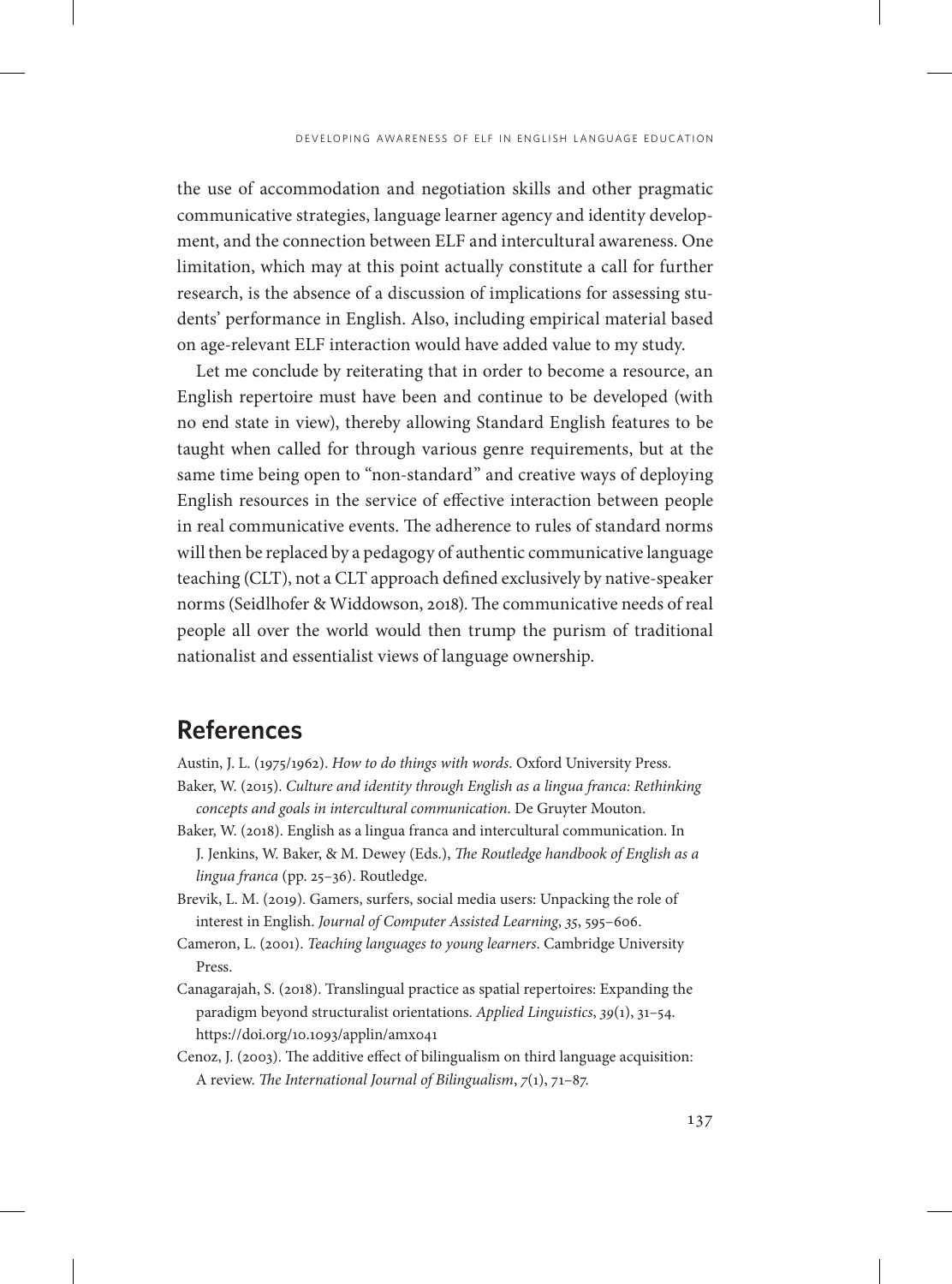- Cogo, A., & House, J. (2018). The pragmatics of ELF. In J. Jenkins, W. Baker, & M. Dewey (Eds.), *The Routledge handbook of English as a lingua franca* (pp. 210–223). Routledge.
- De Bartolo, A. M. (2014). Pragmatic strategies and negotiation of meaning in ELF talk. *EL.LE*, *3*(3), 453–465.
- Dewey, M. (2012). Towards a post-normative approach: Learning the pedagogy of ELF. *Journal of English as a Lingua Franca, 1*(1), 14–170.
- Hornberger, N. H. (2005). Opening and filling up implementational and ideological spaces in heritage language education. *Modern Language Journal*, *89*(4), 605–609.
- Ishikawa, T. (2017). Conceptualising English as a global contact language. *Englishes in Practice*, *4*(2), 31–49.<https://doi.org/10.1515/eip-2017-0002>
- Jenkins, J. (2000). *The phonology of English as an international language*. Oxford University Press.
- Jenkins, J. (2014). *English as a lingua franca in the international university*. Routledge.
- Jenkins, J. (2015). Repositioning English and multilingualism in English as a lingua franca. *Englishes in Practice*, *2*(3), 49–85. <https://doi.org/10.1515/eip-2015-0003>
- Johnson, D. C. (2010). Implementational and ideological spaces in bilingual education language policy. *International Journal of Bilingual Education and Bilingualism*, *13*(1), 61–79. <https://doi.org/10.1080/13670050902780706>
- Kimura, D., & Canagarajah, S. (2018). Translingual practice and ELF. In J. Jenkins, W. Baker, & M. Dewey (Eds.), *The Routledge handbook of English as a lingua franca* (pp. 295–308). Routledge.
- Kohn, K. (2011). English as a lingua franca and the Standard English misunderstanding. In A. De Houwer & A. Wilton (Eds.), *English in Europe today: Sociocultural and educational perspectives* (pp. 71–94). John Benjamins.
- Kohn, K. (2018). MY English. A social constructivist perspective on ELF. *Journal of English as a Lingua Franca*, *7*(1), 1–24.
- Kohn, K. (2021, 3–5 December). *Normalizing ELF competence: Perspectives & challenges for teacher education* ENRICH-2021. 1st International Conference on ELF-Aware Practices for Inclusive Multilingual Classrooms, Athens, Greece (fully digital).<https://www.youtube.com/watch?v=JxU1cTrXCa0&t=1s>
- Larsen-Freeman, D., & Cameron, L. (2008). *Complex systems and applied linguistics*. Oxford University Press.
- Larsen-Freeman, D. (2013). A successful union: ELF with CAS. 6th International Conference on ELF, Italy.
- Larsen-Freeman, D. (2018). Complexity and ELF. In J. Jenkins, W. Baker, & M. Dewey (Eds.), *The Routledge handbook of English as a lingua franca* (pp. 51–60). Routledge.
- Larsen-Freeman, D. (2019). On language learner agency: A complex dynamic systems theory perspective. *The Modern Language Journal*, *103*, 61–79.